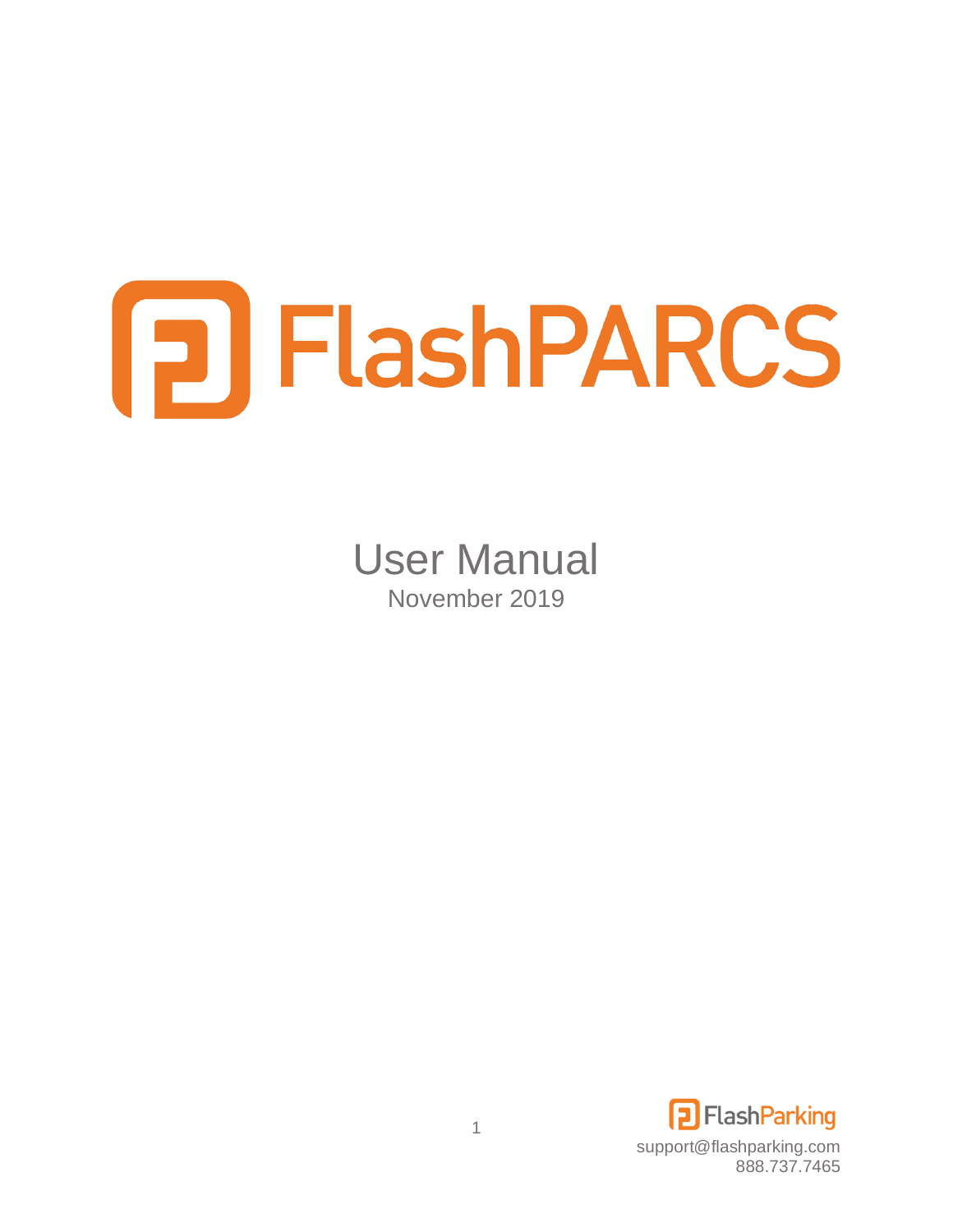# **Contents**

## **P** Flash Parking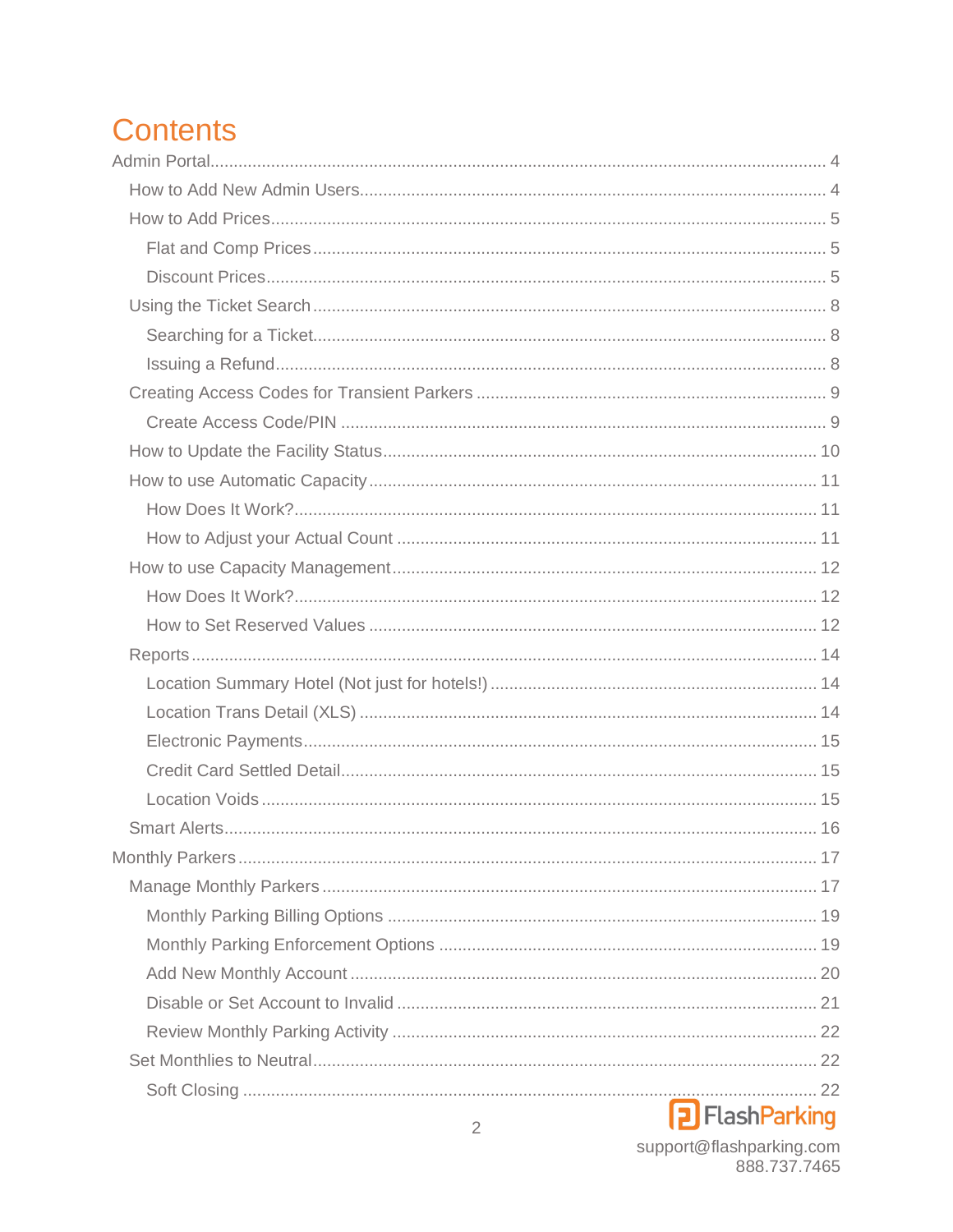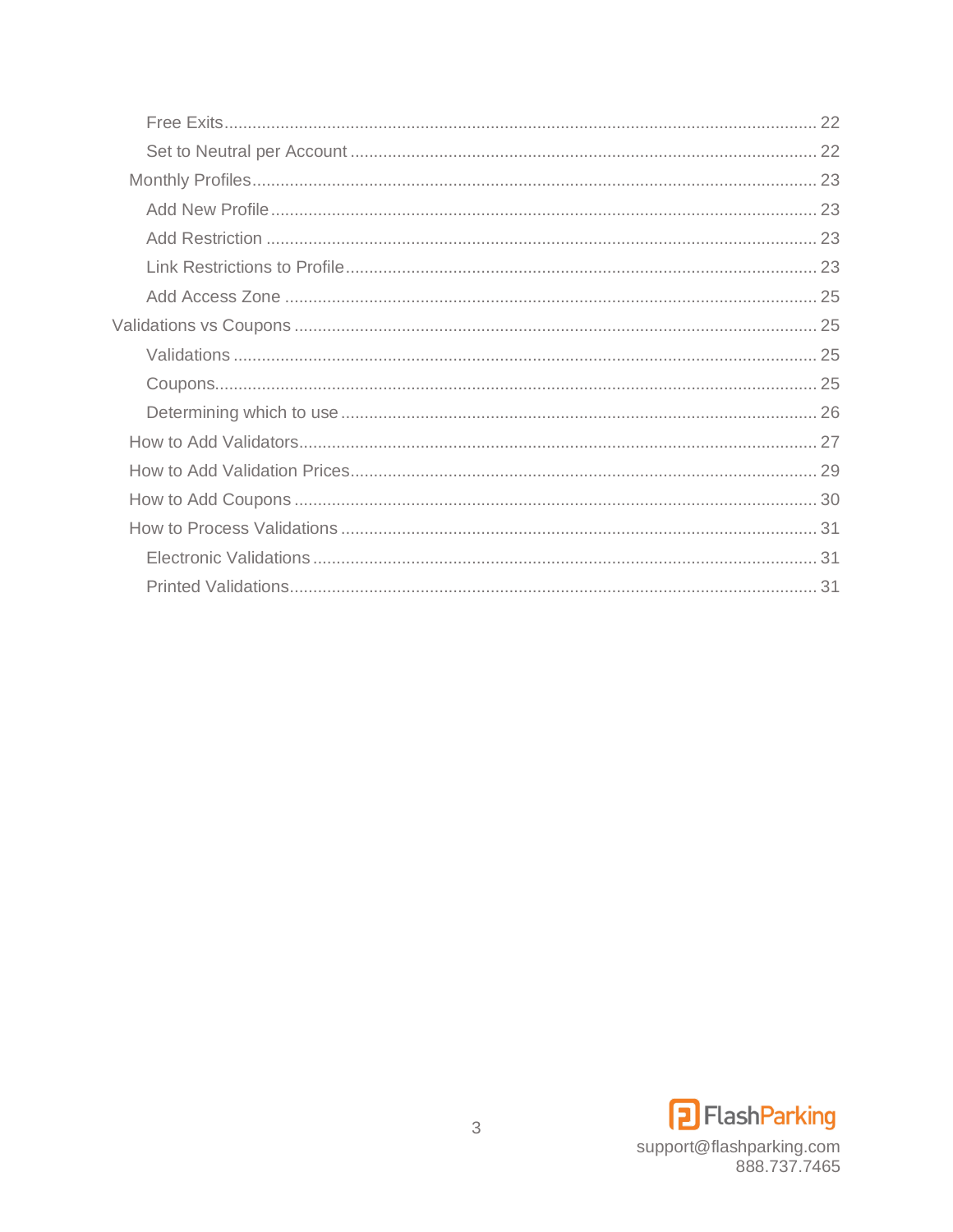# <span id="page-3-0"></span>Admin Portal

## <span id="page-3-1"></span>**How to Add New Admin Users**

- 1. Select the Users tab in the left menu of the Admin Portal [https://portal.flashvalet.com.](https://portal.flashvalet.com/)
- 2. Select Add New.
- 3. Enter the user information and include an Email Address for the username.
- 4. Select User Type to manage the new user's access to the FlashValet App.

|       |                       | Log in to<br>Location | Log in to Garage<br>(For Valet Only) |
|-------|-----------------------|-----------------------|--------------------------------------|
|       | Valet                 |                       |                                      |
| Types | Dispatcher            | χ                     |                                      |
|       | Garage Manager        |                       |                                      |
| User  | Garage and Dispatcher |                       |                                      |

#### 5. Select Roles to manage the new user's access to the Admin Portal.

|       |                         |                     | us <del>c</del> uascs             |            |
|-------|-------------------------|---------------------|-----------------------------------|------------|
|       |                         | Location<br>Manager | Monthly<br>Accounts<br>FlashValet | Accounting |
|       | <b>Monthly Accounts</b> | х                   |                                   |            |
|       | Operations              | X                   |                                   |            |
| Roles | Payroll                 | x                   |                                   |            |
|       | <b>Reports Only</b>     |                     |                                   |            |
|       | Time and Attendance     |                     |                                   |            |

#### **Use Cases**

**Use Cases**

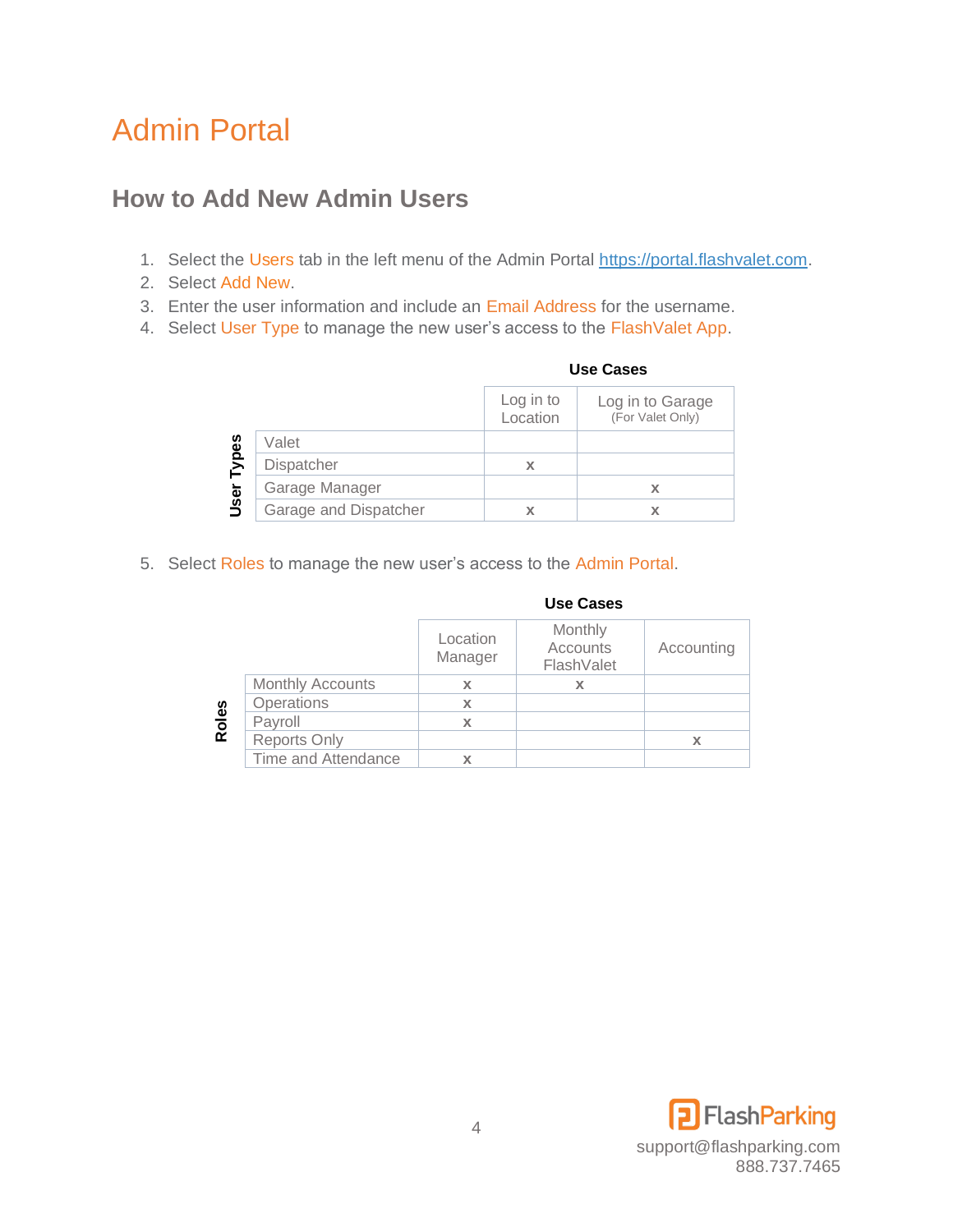## <span id="page-4-0"></span>**How to Add Prices**

Flat and complimentary prices can be created in the Admin Portal. Any price with a grace period or hourly calculations should be submitted to support@flashparking.com.

#### <span id="page-4-1"></span>Flat and Comp Prices

- 1. Select the Locations tab on the left side menu of the Admin Portal [https://portal.flashvalet.com.](https://portal.flashvalet.com/)
- 2. Select a Location.
- 3. Click the Ticket Types tab at top menu and select the PARCS Transient ticket type (ticket type labels will vary per location).
- 4. Scroll to the bottom and select the Add New button under the Add Ticket Type Price section.
- 5. Input Price Name and Amount and select Save.

Optional: select the Hidden flag to hide this new price from being selectable as the active price in the app.

#### <span id="page-4-2"></span>Discount Prices

- 1. Select the Locations tab on the left side menu of the Admin Portal https://portal.flashvalet.com.
- 2. Select a Location.
- 3. Click the Ticket Types tab at top menu and select the PARCS Transient ticket type (ticket type labels will vary per location).
- 4. Scroll to the bottom and select the Add New button under the Add Ticket Type Price section.
- 5. Input Price Name.
- 6. Set Discount Type: Dollar, Percentage, or Time.
- 7. Select the Full Price: this will be the price that your new discount price will deduct from (typically this will be your Standard price).
- 8. Input Amount: this will be the number of dollars off, percentage off, or number of minutes off, depending on the Discount Type set.

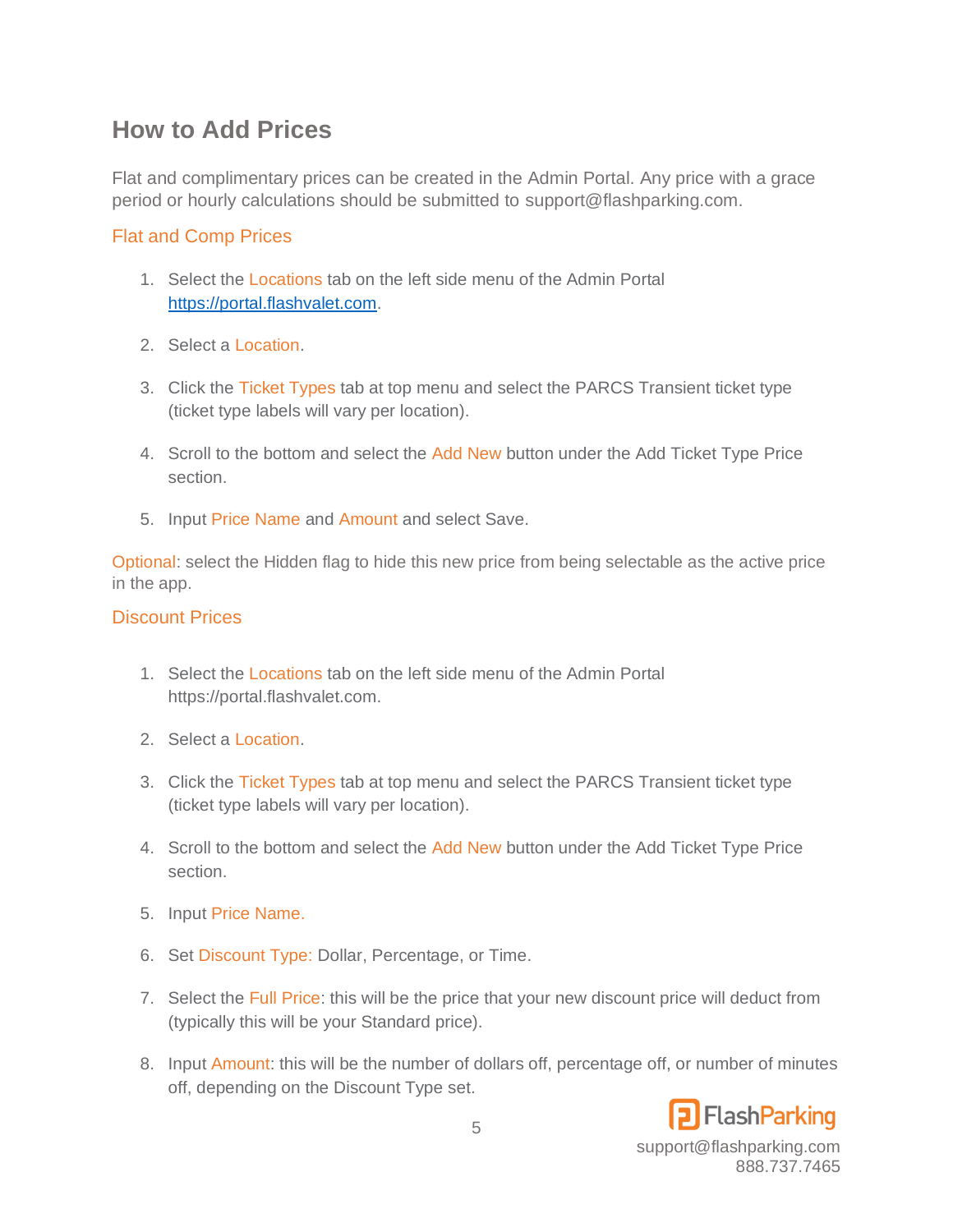9. Select Hidden to ensure this discount price is not available to be selected through the app.

### **How to Manage PARCS Prices**

The default price can be switched another preprogrammed rate either through the Admin portal or the Flash iOS app.

#### **Admin Portal**

- 1. Select the Locations tab on the left side menu of the Admin Portal https://portal.flashvalet.com.
- 2. Select a Location.
- 3. Click the Ticket Types tab at top menu and select the PARCS Transient ticket type (ticket type labels will vary per location).
- 4. Select the new default price
- 5. Check the "Selected" box and Save the changes

|                                   | $\star$<br>required field  |
|-----------------------------------|----------------------------|
| <b>Price Name</b>                 | $\star$<br><b>Standard</b> |
| <b>Amount</b>                     | $\star$<br>Hourly          |
| <b>Full Price</b>                 | ▼                          |
| <b>Discount Type</b>              | ▼                          |
| <b>Valid From</b>                 | $\circ$<br>圃               |
| <b>Valid To</b>                   | $\circ$<br>圃               |
| <b>Lost Ticket Price</b>          | -                          |
| Pre-Pay Price (FlashPARCS)        |                            |
| In-Out Price (FlashPARCS)         |                            |
| Late Override (FlashPARCS)        | $\Box$                     |
| <b>Do Not Validate</b>            |                            |
| <b>Late Fee Price</b>             |                            |
| <b>Selected</b>                   | $\overline{\mathscr{A}}$   |
| <b>Hidden</b>                     |                            |
| <b>Billing Hours (FlashPARCS)</b> | $\Box$                     |
| <b>Late Price</b>                 | ▼                          |

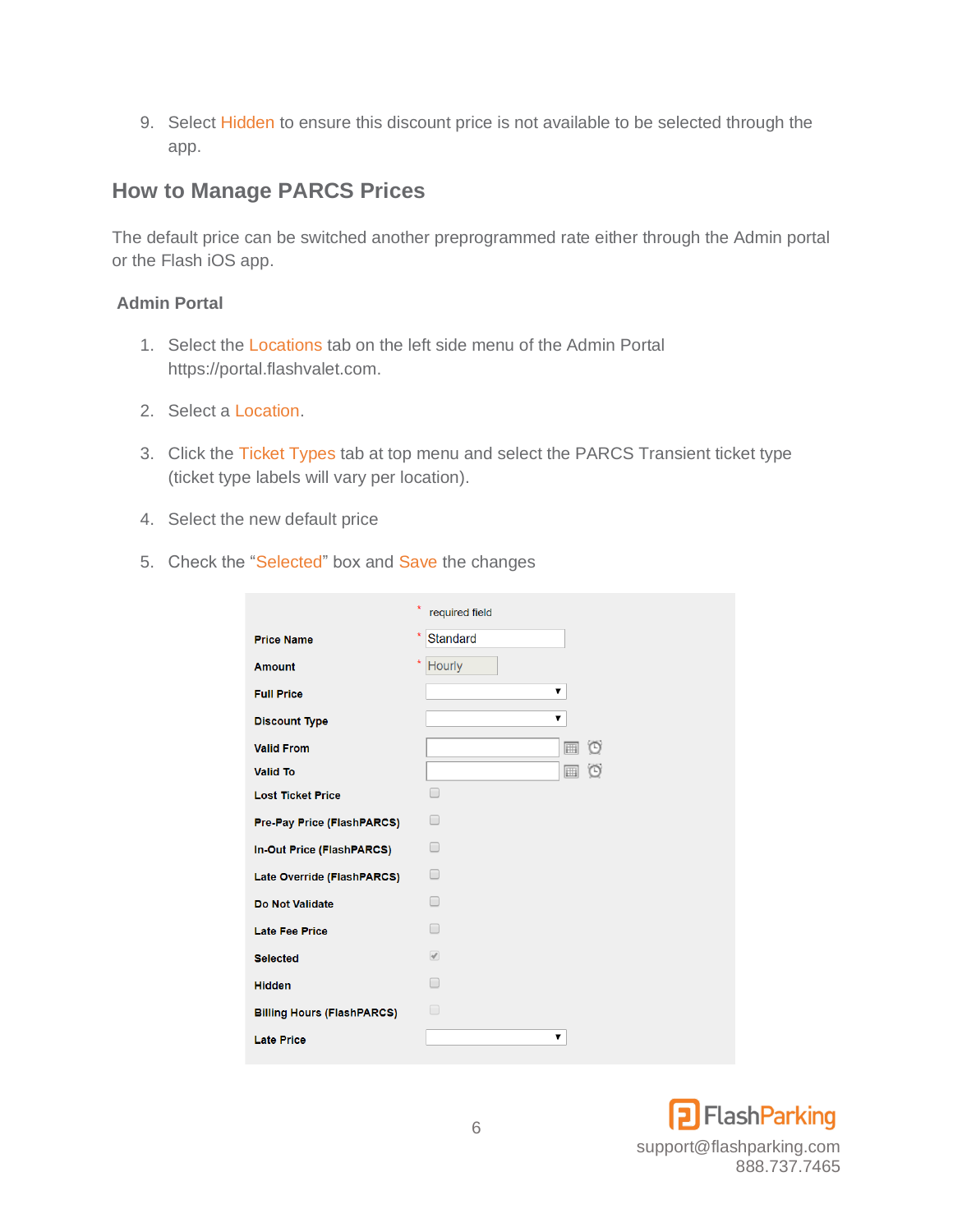#### **Scheduling a Temporary Price**

1. Instead of checking the "Selected" box, enter a date and time in the Valid From and Valid To fields to make this price automatically the Selected price during this time frame.

| <b>Price Name</b>    | *<br>Event \$25 |
|----------------------|-----------------|
| <b>Amount</b>        | *<br>\$25.00    |
| <b>Full Price</b>    | ▼               |
| <b>Discount Type</b> | ▼               |
| <b>Valid From</b>    | 圃               |
| <b>Valid To</b>      | 囲               |

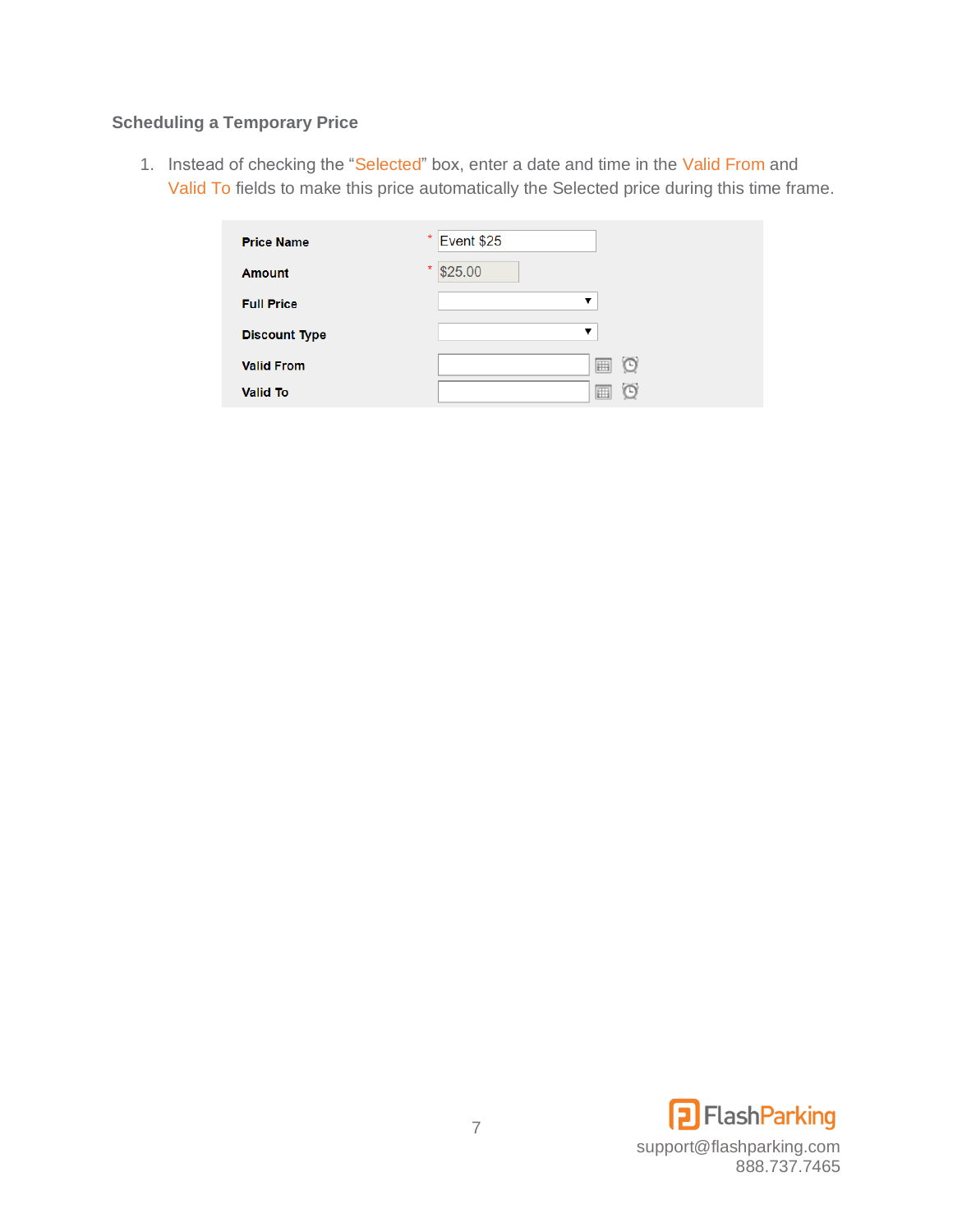## <span id="page-7-0"></span>**Using the Ticket Search**

The Ticket Search is a tool that can be used to research ticket details, view ticket activity, payment details, and to process refunds.

#### <span id="page-7-1"></span>Searching for a Ticket

- 1. Select the Ticket Search tab on the left side menu of the Admin Portal https://portal.flashvalet.com.
- 2. Select a Location and input at least one of the following search credentials:

Ticket Number

Customer Name

Last four digits of credit card used for payment

Vehicle information

- 3. Click Search.
- 4. View search results at the bottom of the page and select the ticket to open ticket details.

#### <span id="page-7-2"></span>Issuing a Refund

- 1. After searching for a ticket and opening ticket details (steps 1 through 4 above), click on the payment record.
- 2. Select Refund and input amount to refund (full or partial) along with notes pertaining to the refund.

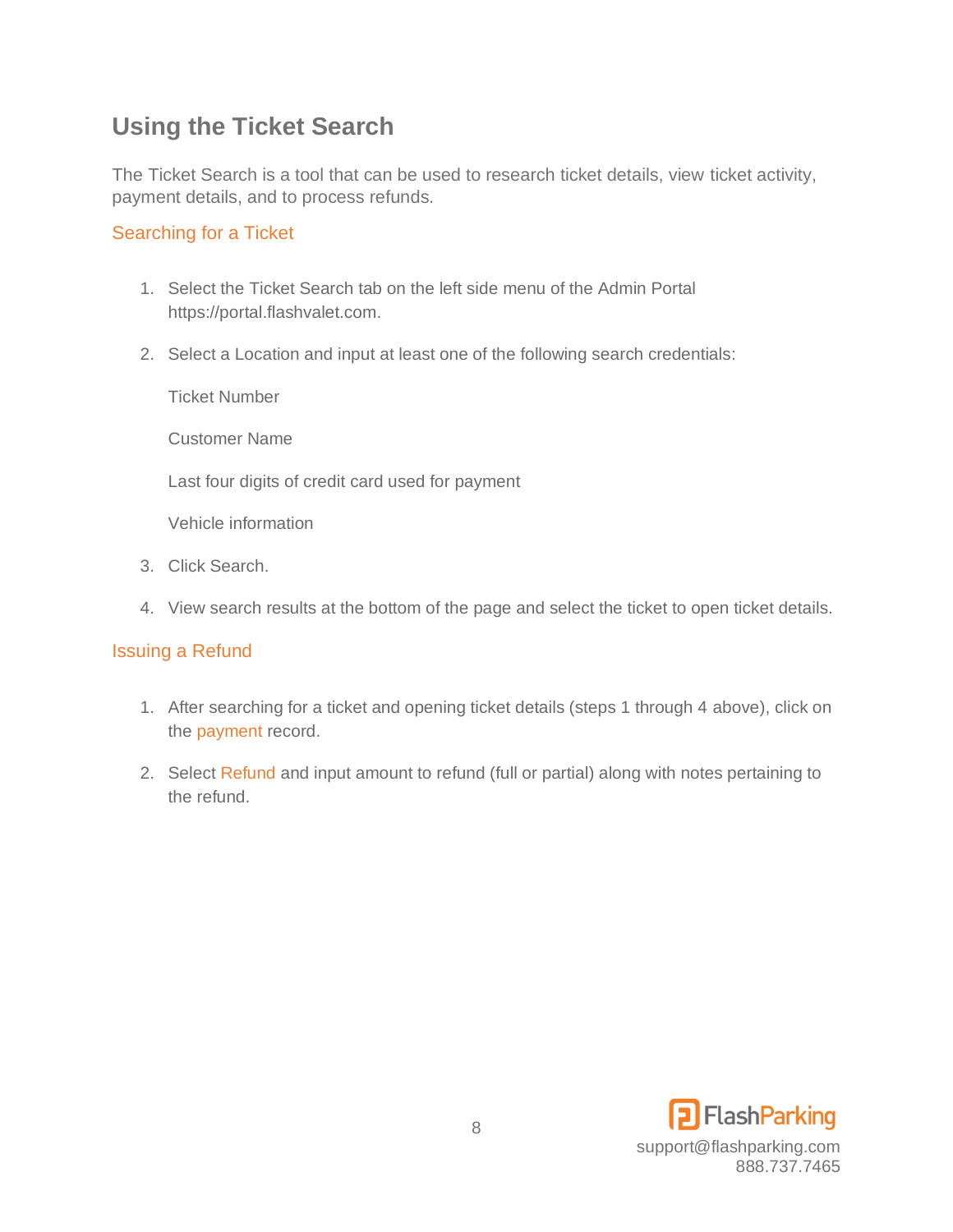## <span id="page-8-0"></span>**Creating Access Codes for Transient Parkers**

Transient parkers can enter the facility by entering an access code. Access codes are typically used to provide special/discounted parking to certain groups. The access code will be provided to the parker in advance, and upon entering the facility the parker will select Other Options > I have an access code. After entering the access code using the touchscreen keypad, the kiosk will print a barcoded ticket. The parker will use this ticket to exit the facility.

Contact [support@flashparking.com](mailto:support@flashparking.com) to enable the access code feature. Once the feature is enabled, follow the steps below to create Access Codes.

#### <span id="page-8-1"></span>Create Access Code/PIN

- 1. Select the Locations tab in the left menu of the Admin Portal [https://portal.flashvalet.com.](https://portal.flashvalet.com/)
- 2. Select the Non-Burnable Coupons tab from the top menu.
- 3. Click Add New and input the Coupon Name.
- 4. Set the Coupon Type to None.
- 5. Select Price.
- 6. Input 0 (zero) for both Coupon Amount and Coupon Minutes.
- 7. Set Valid From and To date/times to limit the validity of this Access PIN.
- 8. Input Code must be 4 or 5 numeric digits.
- 9. Select Save.
- 10. Select Non-Burnable Coupons tab from top menu.
- 11. Find and select newly created coupon.
- 12. Select Use Ticket Type and Is Hidden for the PARCS Transient ticket type.

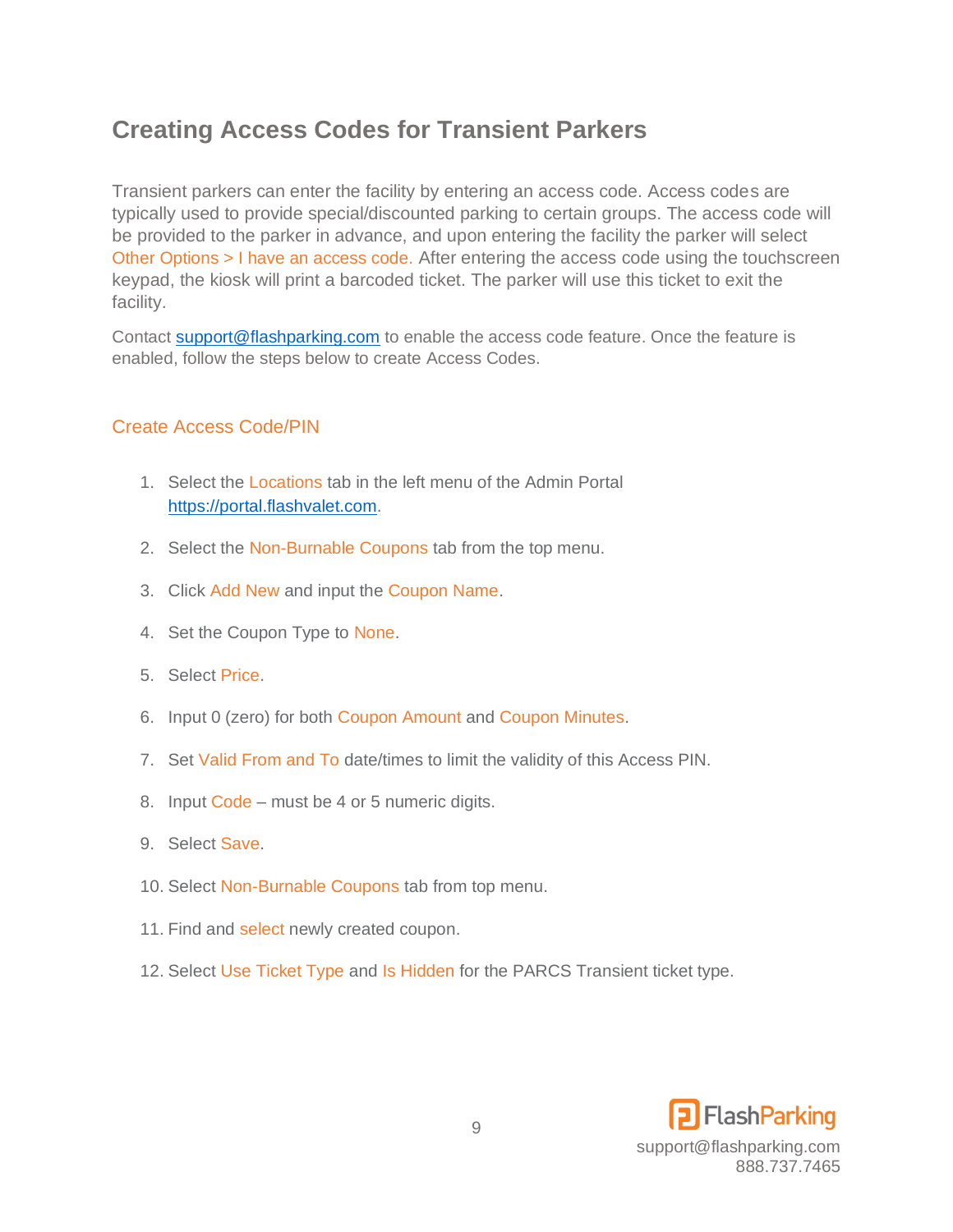## <span id="page-9-0"></span>**How to Update the Facility Status**

The facility status can be changed from the Admin Portal or the FlashValet App.

- Open: Facility open to all parkers.
- Full: Facility open only to monthly parkers (Kiosk presents message that the facility is full and instructs transient parkers to pull a ticket and exit the facility immediately).
- Closed: Facility open only to monthly parkers (kiosk presents message that the facility is closed for maintenance and instructs transient parkers to pull a ticket and exit the facility immediately).
- Closed to All: Facility closed to both transients and monthlies.

| iPad 全 |                        | 4:53 PM           |               |             | ● 国 100%■→ |
|--------|------------------------|-------------------|---------------|-------------|------------|
|        |                        | <b>FlashPARCS</b> |               |             |            |
|        | <b>Current Status:</b> |                   | <b>OPEN</b>   |             |            |
|        |                        | <b>Set OPEN</b>   |               |             |            |
|        |                        | Set FULL          |               |             |            |
|        |                        | <b>Set CLOSED</b> |               |             |            |
|        |                        | Set CLOSED TO ALL |               |             |            |
|        | <b>Kiosk</b>           |                   | H L G C S N R |             |            |
|        | Entry                  | Ω                 | п<br>Ο<br>ο   | О<br>п<br>٠ |            |
|        | 5<br>Issued            | <b>FlashPARCS</b> | Control       | Reports     |            |



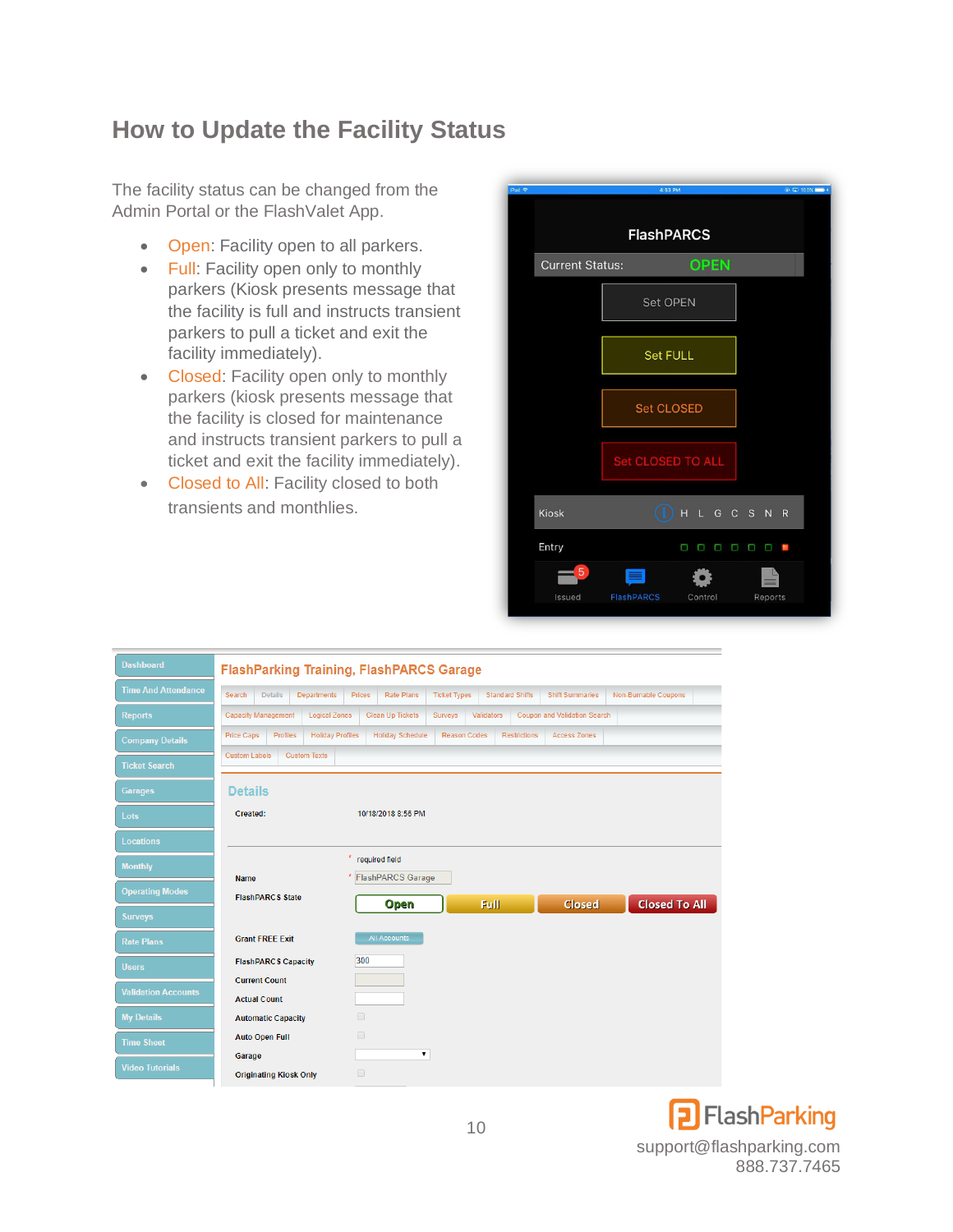## <span id="page-10-0"></span>**How to use Automatic Capacity**

When enabled, the Automatic Capacity feature will set the facility status to Full automatically once the capacity has been reached.

#### <span id="page-10-1"></span>How Does It Work?

Automatic Capacity uses the value set in the FlashPARCS Capacity to determine if the garage is Full. The Current Count displays the current number of tickets issued at a point in time (this includes transient and monthly parkers).

Once the value in the Current Count matches the value in the FlashPARCS Capacity, the system will automatically set the status of the facility to Full.

When the facility is Full, transient parkers are not allowed access and the display on the kiosk will indicate the facility is currently full.

There are two options to offer your transient parkers when the facility is Full:

- 1. Full status, parker cannot take a ticket and must back out of the lane
- 2. Full status, parker is issued a ticket and instructed to exit the facility immediately (this option is used when the physical space in the lane does not allow for the parker to back out)

| <b>FlashPARCS State</b>    | <b>Open</b>           | Full | <b>Closed</b> | <b>Closed To All</b> |
|----------------------------|-----------------------|------|---------------|----------------------|
| <b>Grant FREE Exit</b>     | All Accounts          |      |               |                      |
| <b>FlashPARCS Capacity</b> | 777                   |      |               |                      |
| <b>Current Count</b>       | 151                   |      |               |                      |
| <b>Actual Count</b>        | 151                   |      |               |                      |
| <b>Automatic Capacity</b>  | $\blacktriangledown$  |      |               |                      |
| <b>Auto Open Full</b>      | $\blacktriangleright$ |      |               |                      |

#### <span id="page-10-2"></span>How to Adjust your Actual Count

The Actual Count field allows you to update the Current Count manually. For example, if the exit gate has been broken and parkers exit the facility without scanning out, your Current Count will be inflated because of the exits that were not processed.

The Actual Count can be adjusted as manual car counts are completed by inputting the new value into the Actual Count field and selecting Save at the bottom of the page. This will update the Current Count to match.

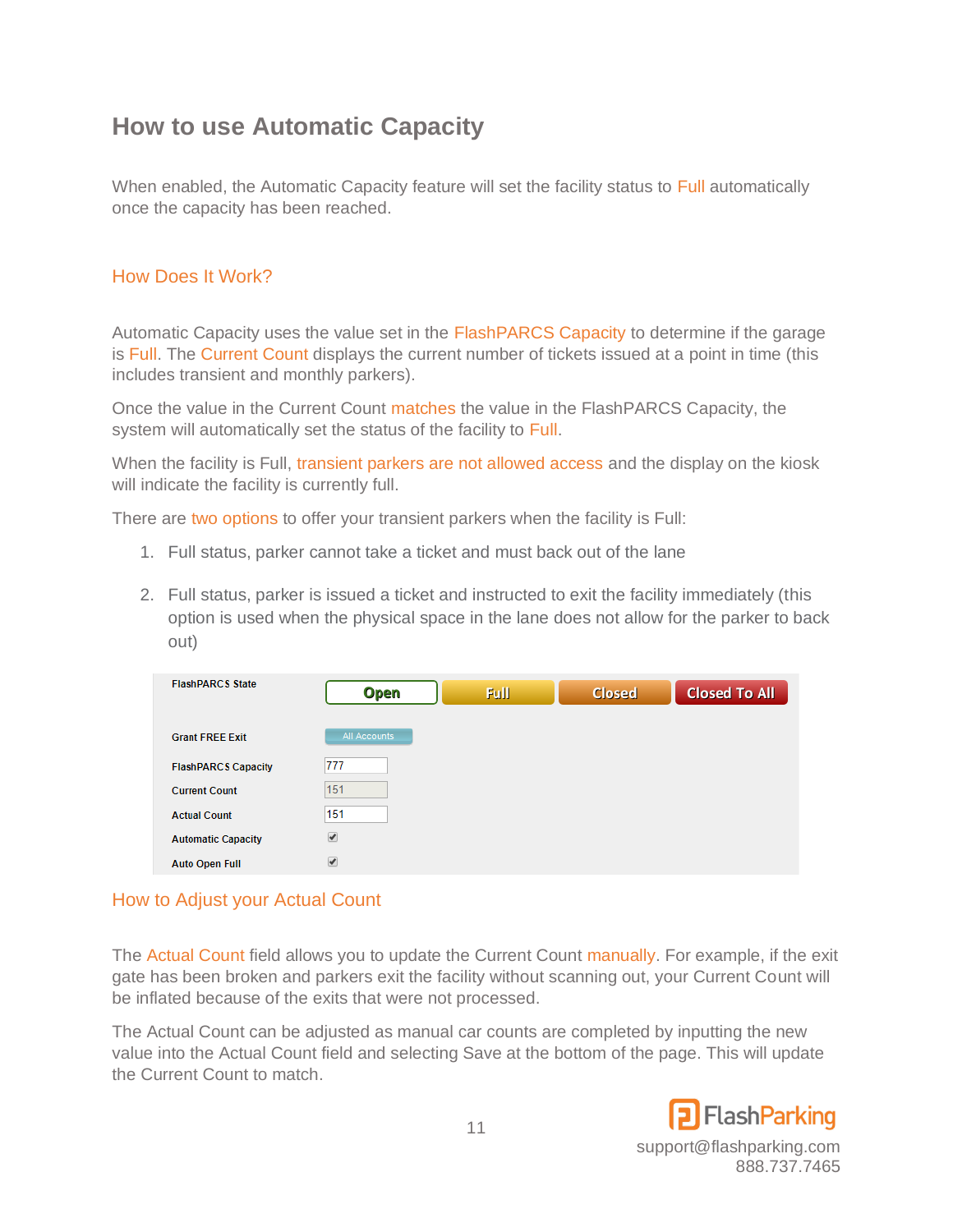## <span id="page-11-0"></span>**How to use Capacity Management**

#### <span id="page-11-1"></span>How Does It Work?

Capacity Management allows you to reserve spaces based on the time and day each week for expected monthly parkers and eParking reservation holders.

In the Capacity Management tab in the Admin Portal, graphs display the average monthly and transient vehicle counts. These graphs display the average counts over the previous three weeks.

Using the average counts in the monthly graph, you can determine about how many spaces need to be reserved for monthly parkers during certain times of the day and days of the week.

#### <span id="page-11-2"></span>How to Set Reserved Values

| Day       | 12:00 AM | 3:00 AM        | 6:00 AM        | 9:00 AM        | 12:00 PM | 3:00 PM        | 6:00 PM      | 9:00 PM |
|-----------|----------|----------------|----------------|----------------|----------|----------------|--------------|---------|
| Monday    |          | $\mathbf{0}$   | 350            | 350            | 0        | 0              | $\mathbf{0}$ |         |
| Tuesday   | 0        | $\mathbf{0}$   | 350            | 350            | 0        | $\Omega$       | $\mathbf{0}$ |         |
| Wednesday | 0        | $\mathbf{0}$   | 350            | 350            | 0        | $\overline{0}$ | $\mathbf{0}$ |         |
| Thursday  | 0        | $\mathbf{0}$   | 350            | 350            | 0        | $\overline{0}$ | $\mathbf{0}$ |         |
| Friday    |          | $\overline{0}$ | $\Omega$       | $\mathbf{0}$   | 0        | $\Omega$       | $\Omega$     |         |
| Saturday  | $\Omega$ | $\mathbf{0}$   | $\overline{0}$ | $\overline{0}$ | 0        | $\overline{0}$ | $\mathbf{0}$ |         |
| Sunday    |          | $\overline{0}$ | $\Omega$       | $\mathbf{0}$   | 0        | $\overline{0}$ | $\Omega$     |         |

Set the number of spaces to reserve for monthlies in the appropriate field in the table.

This example indicates the facility has reserved 350 spaces for monthly parkers from 6:00 AM to 12:00 PM, Monday through Thursday. During this period, the system will include 350 to the current count to ensure the spaces are reserved for the monthly parkers. Once the Current Count reaches the value set in the FlashPARCS Capacity field, the facility will automatically be set to Full, preventing transient parkers from entering but allowing monthly parkers to enter.

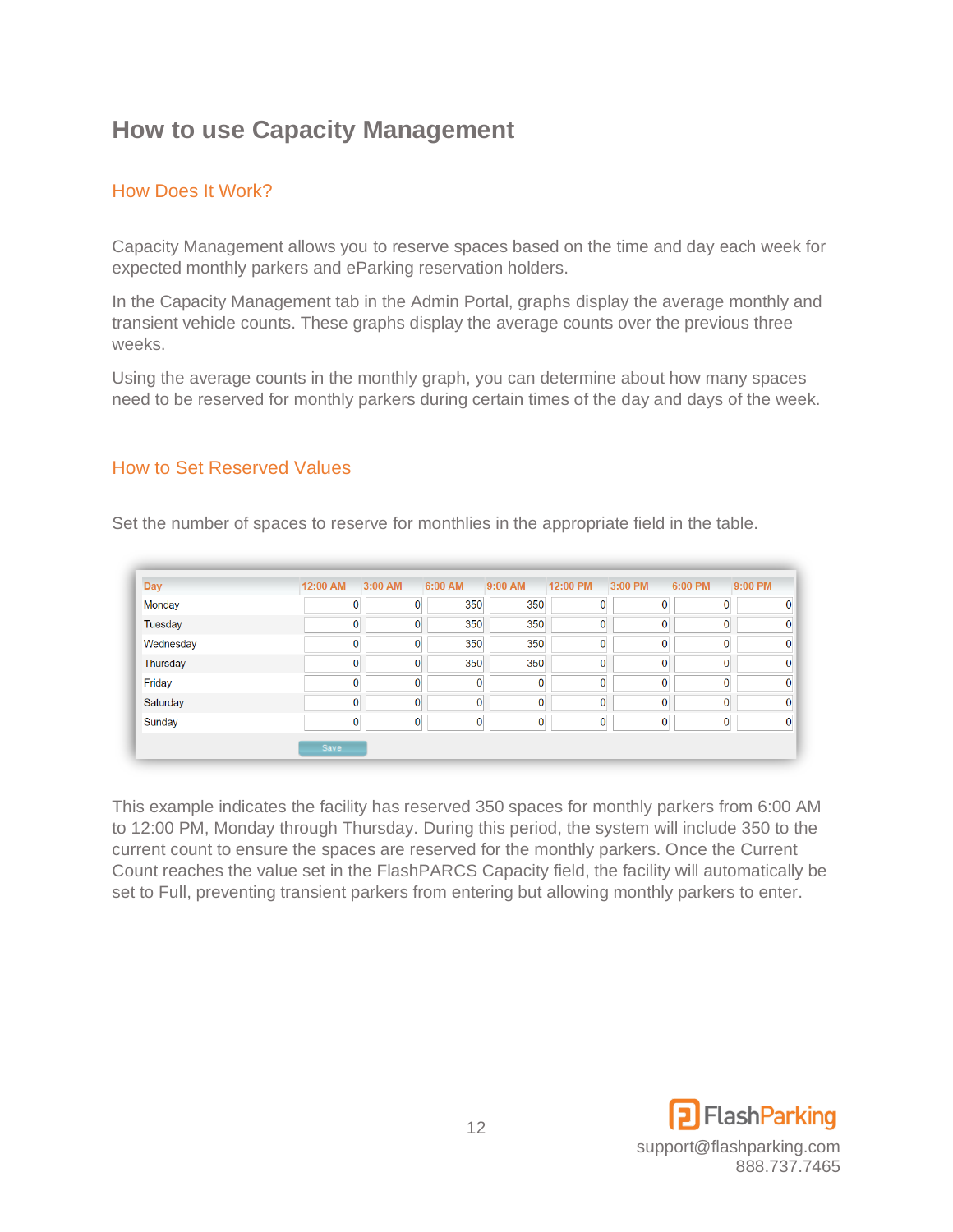

The same process will be used for eParking reservations. The graph indicates the current number of reservations sold per day for the respective times. This will give you the number of spaces to reserve for these prepaid parkers each day.

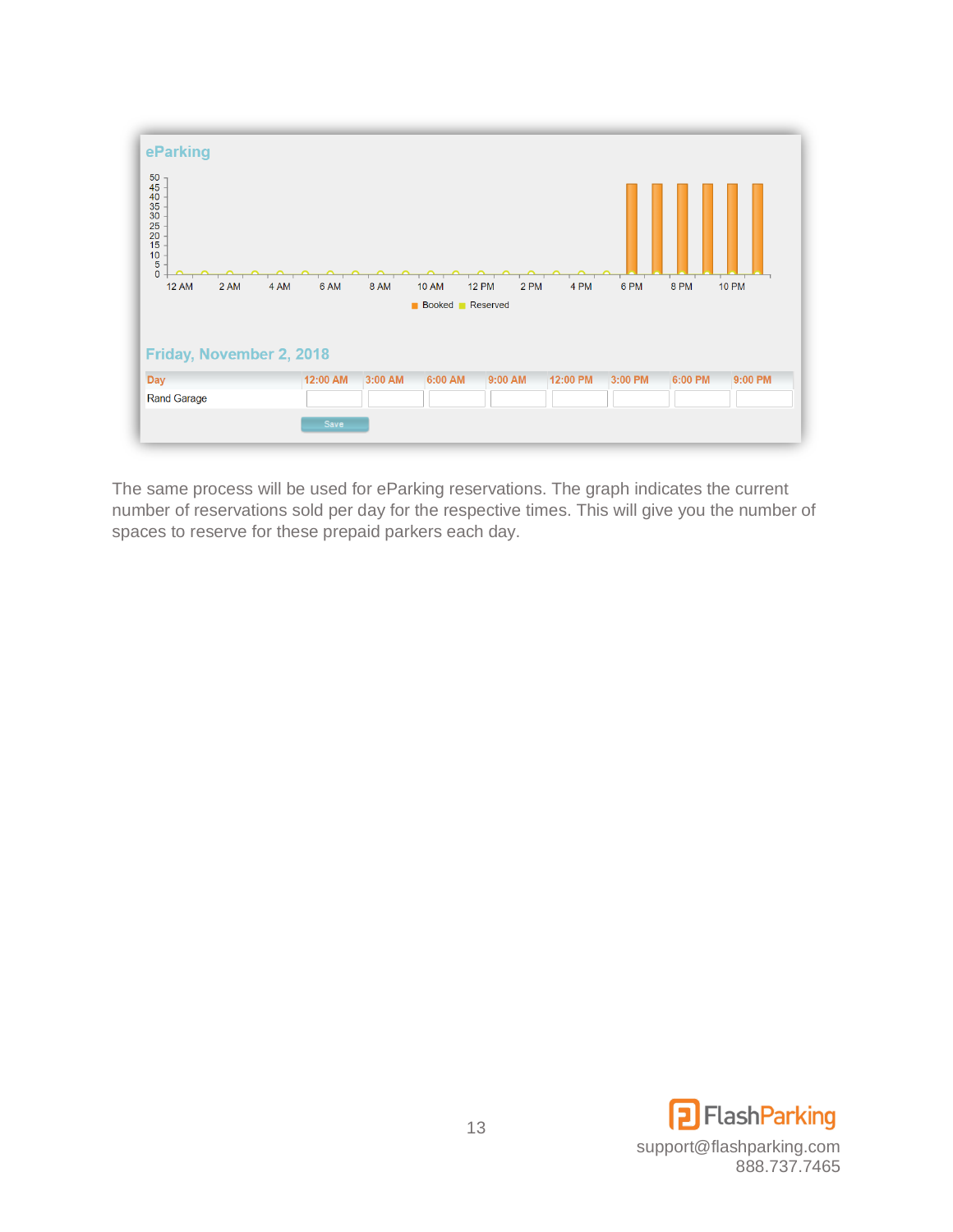## <span id="page-13-0"></span>**Reports**

#### <span id="page-13-1"></span>Location Summary Hotel (Not just for hotels!)

This report provides an executive level summary of tickets processed per price per kiosk. The Location Summary Hotel can be pulled per logical zone and includes a payment summary with a credit card type breakdown. This report also breaks out the mobile payment transactions.

| Type<br><b>US 2 Validation</b><br><b>US 2 Validation</b><br>Demo LZ 02 FlashPass<br>Demo LZ 02 FlashPass<br>Demo LZ 02 Standard Transient<br>Demo LZ 01 Standard Transient<br>Demo LZ 02 Lost Ticket<br>Demo LZ 01 Standard Transient<br>Demo LZ 01 Standard Transient<br>Demo LZ 01 Late on Kiosk<br>Demo LZ 01 FlashPass<br>Demo LZ 03 Lost ticket | Vehicles<br>1<br>1<br>4<br>4<br>16<br>8<br>$\overline{a}$<br>$\overline{7}$<br>6<br>$\overline{a}$                | Fee<br>\$3.00<br>\$3.00<br>\$1.00<br>\$0.99<br>\$0.04<br>\$0.05<br>\$0.20<br>\$0.05<br>\$0.05 | <b>Discount</b><br>\$2.00<br>\$2.00<br>\$0.00<br>\$0.00<br>\$0.00<br>\$0.00<br>\$0.00<br>\$0.00<br>\$0.00 | <b>Total Discount</b>           | \$2.00<br>\$2.00<br>\$0.00<br>\$0.00<br>\$0.00<br>\$0.00<br>\$0.00<br>\$0.00 | Total<br>\$3.00<br>\$3.00<br>\$4.00<br>\$3.96<br>\$0.64<br>\$0.40<br>\$0.40                                                                                                                                          |
|------------------------------------------------------------------------------------------------------------------------------------------------------------------------------------------------------------------------------------------------------------------------------------------------------------------------------------------------------|-------------------------------------------------------------------------------------------------------------------|-----------------------------------------------------------------------------------------------|-----------------------------------------------------------------------------------------------------------|---------------------------------|------------------------------------------------------------------------------|----------------------------------------------------------------------------------------------------------------------------------------------------------------------------------------------------------------------|
|                                                                                                                                                                                                                                                                                                                                                      |                                                                                                                   |                                                                                               |                                                                                                           |                                 |                                                                              |                                                                                                                                                                                                                      |
|                                                                                                                                                                                                                                                                                                                                                      |                                                                                                                   |                                                                                               |                                                                                                           |                                 |                                                                              |                                                                                                                                                                                                                      |
|                                                                                                                                                                                                                                                                                                                                                      |                                                                                                                   |                                                                                               |                                                                                                           |                                 |                                                                              |                                                                                                                                                                                                                      |
|                                                                                                                                                                                                                                                                                                                                                      |                                                                                                                   |                                                                                               |                                                                                                           |                                 |                                                                              |                                                                                                                                                                                                                      |
|                                                                                                                                                                                                                                                                                                                                                      |                                                                                                                   |                                                                                               |                                                                                                           |                                 |                                                                              |                                                                                                                                                                                                                      |
|                                                                                                                                                                                                                                                                                                                                                      |                                                                                                                   |                                                                                               |                                                                                                           |                                 |                                                                              |                                                                                                                                                                                                                      |
|                                                                                                                                                                                                                                                                                                                                                      |                                                                                                                   |                                                                                               |                                                                                                           |                                 |                                                                              |                                                                                                                                                                                                                      |
|                                                                                                                                                                                                                                                                                                                                                      |                                                                                                                   |                                                                                               |                                                                                                           |                                 |                                                                              |                                                                                                                                                                                                                      |
|                                                                                                                                                                                                                                                                                                                                                      |                                                                                                                   |                                                                                               |                                                                                                           |                                 |                                                                              | \$0.35                                                                                                                                                                                                               |
|                                                                                                                                                                                                                                                                                                                                                      |                                                                                                                   |                                                                                               |                                                                                                           |                                 | \$0.00                                                                       | \$0.30                                                                                                                                                                                                               |
|                                                                                                                                                                                                                                                                                                                                                      |                                                                                                                   | \$0.13                                                                                        | \$0.00                                                                                                    |                                 | \$0.00                                                                       | \$0.26                                                                                                                                                                                                               |
|                                                                                                                                                                                                                                                                                                                                                      | 8                                                                                                                 | \$0.03                                                                                        | \$0.00                                                                                                    |                                 | \$0.00                                                                       | \$0.24                                                                                                                                                                                                               |
|                                                                                                                                                                                                                                                                                                                                                      | 1                                                                                                                 | \$0.23                                                                                        | \$0.00                                                                                                    |                                 | \$0.00                                                                       | \$0.23                                                                                                                                                                                                               |
| Demo LZ 02 Lost Ticket                                                                                                                                                                                                                                                                                                                               | 1                                                                                                                 | \$0.20                                                                                        | \$0.00                                                                                                    |                                 | \$0.00                                                                       | \$0.20                                                                                                                                                                                                               |
| Demo LZ 02 Lost Ticket                                                                                                                                                                                                                                                                                                                               | 1                                                                                                                 | \$0.20                                                                                        | \$0.00                                                                                                    |                                 | \$0.00                                                                       | \$0.20                                                                                                                                                                                                               |
| 18 Cents flat                                                                                                                                                                                                                                                                                                                                        | 1                                                                                                                 | \$0.18                                                                                        | \$0.00                                                                                                    |                                 |                                                                              | \$0.18                                                                                                                                                                                                               |
| Demo LZ 02 Standard Transient                                                                                                                                                                                                                                                                                                                        | 4                                                                                                                 | \$0.04                                                                                        | \$0.00                                                                                                    |                                 |                                                                              | \$0.16                                                                                                                                                                                                               |
| Demo LZ 01 FlashPass                                                                                                                                                                                                                                                                                                                                 | 4                                                                                                                 | \$0.02                                                                                        | \$0.00                                                                                                    |                                 |                                                                              | \$0.08                                                                                                                                                                                                               |
| Demo LZ 02 Standard Transient                                                                                                                                                                                                                                                                                                                        | $\overline{a}$                                                                                                    | \$0.04                                                                                        | \$0.00                                                                                                    |                                 |                                                                              | \$0.08                                                                                                                                                                                                               |
| Demo LZ 01 Standard Transient                                                                                                                                                                                                                                                                                                                        | 1                                                                                                                 | \$0.05                                                                                        | \$0.00                                                                                                    |                                 |                                                                              | \$0.05                                                                                                                                                                                                               |
| Demo LZ 01 Standard Transient                                                                                                                                                                                                                                                                                                                        | 1                                                                                                                 | \$0.05                                                                                        | \$0.00                                                                                                    |                                 |                                                                              | \$0.05                                                                                                                                                                                                               |
| one penny off                                                                                                                                                                                                                                                                                                                                        | 1                                                                                                                 | \$0.00                                                                                        | \$0.01                                                                                                    |                                 |                                                                              | \$0.00                                                                                                                                                                                                               |
| Demo LZ 01 FlashPass                                                                                                                                                                                                                                                                                                                                 | 4                                                                                                                 | \$0.01                                                                                        | \$0.00                                                                                                    |                                 |                                                                              | \$0.04                                                                                                                                                                                                               |
| Demo LZ 03 Standard                                                                                                                                                                                                                                                                                                                                  | 1                                                                                                                 | \$0.03                                                                                        | \$0.00                                                                                                    |                                 |                                                                              | \$0.03                                                                                                                                                                                                               |
| Demo LZ 01 Standard Transient                                                                                                                                                                                                                                                                                                                        | 1                                                                                                                 | \$0.00                                                                                        | \$0.00                                                                                                    |                                 |                                                                              | \$0.00                                                                                                                                                                                                               |
| Demo LZ 02 FlashPass                                                                                                                                                                                                                                                                                                                                 | 1                                                                                                                 | \$0.00                                                                                        | \$0.00                                                                                                    |                                 |                                                                              | \$0.00                                                                                                                                                                                                               |
| Demo LZ 02 Standard Transient                                                                                                                                                                                                                                                                                                                        | 3                                                                                                                 | \$0.00                                                                                        | \$0.00                                                                                                    |                                 |                                                                              | \$0.00                                                                                                                                                                                                               |
| spothero eparking                                                                                                                                                                                                                                                                                                                                    | 1                                                                                                                 | \$0.00                                                                                        | \$0.00                                                                                                    |                                 |                                                                              | \$0.00                                                                                                                                                                                                               |
| ٠                                                                                                                                                                                                                                                                                                                                                    | 259                                                                                                               | $\blacksquare$                                                                                | ä,                                                                                                        |                                 |                                                                              |                                                                                                                                                                                                                      |
|                                                                                                                                                                                                                                                                                                                                                      | 346                                                                                                               |                                                                                               |                                                                                                           |                                 |                                                                              | \$17.85                                                                                                                                                                                                              |
|                                                                                                                                                                                                                                                                                                                                                      |                                                                                                                   |                                                                                               |                                                                                                           |                                 |                                                                              |                                                                                                                                                                                                                      |
|                                                                                                                                                                                                                                                                                                                                                      |                                                                                                                   |                                                                                               |                                                                                                           |                                 |                                                                              |                                                                                                                                                                                                                      |
|                                                                                                                                                                                                                                                                                                                                                      |                                                                                                                   |                                                                                               |                                                                                                           |                                 |                                                                              |                                                                                                                                                                                                                      |
|                                                                                                                                                                                                                                                                                                                                                      |                                                                                                                   |                                                                                               |                                                                                                           |                                 |                                                                              | <b>No</b>                                                                                                                                                                                                            |
|                                                                                                                                                                                                                                                                                                                                                      |                                                                                                                   |                                                                                               |                                                                                                           |                                 |                                                                              | <b>No</b>                                                                                                                                                                                                            |
| <b>Ticket Range</b>                                                                                                                                                                                                                                                                                                                                  | Voucher                                                                                                           | 1                                                                                             | \$0.00                                                                                                    | \$0.00                          | \$0.00                                                                       | <b>No</b>                                                                                                                                                                                                            |
|                                                                                                                                                                                                                                                                                                                                                      | Credit Card                                                                                                       | 33                                                                                            | \$0.00                                                                                                    | \$2.38                          | \$2.38                                                                       | Yes                                                                                                                                                                                                                  |
|                                                                                                                                                                                                                                                                                                                                                      | <b>Mobile Credit</b>                                                                                              | 1                                                                                             | \$0.00                                                                                                    | \$0.05                          | \$0.05                                                                       | <b>No</b>                                                                                                                                                                                                            |
|                                                                                                                                                                                                                                                                                                                                                      | <b>FlashPass</b>                                                                                                  | 20                                                                                            | \$0.00                                                                                                    | \$8.28                          | \$8.28                                                                       | <b>No</b>                                                                                                                                                                                                            |
|                                                                                                                                                                                                                                                                                                                                                      | <b>Totals:</b>                                                                                                    | 85                                                                                            |                                                                                                           |                                 |                                                                              |                                                                                                                                                                                                                      |
|                                                                                                                                                                                                                                                                                                                                                      |                                                                                                                   |                                                                                               |                                                                                                           |                                 |                                                                              |                                                                                                                                                                                                                      |
|                                                                                                                                                                                                                                                                                                                                                      | <b>Hot Cars: 0</b><br><b>Average Customer Retrieval Time: 7.0 Minutes</b><br><b>Average Vehicle Price: \$0.21</b> | <b>Tender Type</b><br>Complimentary<br>Cash                                                   | Vehicles<br>5<br>25                                                                                       | <b>Tips</b><br>\$0.00<br>\$0.00 | <b>Payments</b><br>Fees<br>\$0.00<br>\$7.14                                  | \$0.00<br>\$0.00<br>\$0.00<br>\$0.00<br>\$0.00<br>\$0.00<br>\$0.01<br>\$0.00<br>\$0.00<br>\$0.00<br>\$0.00<br>\$0.00<br>\$0.00<br>\$4.01<br><b>Total Refunds</b><br>\$0.00<br>\$7.14<br>\$17.85<br>\$17.85<br>\$0.00 |

#### <span id="page-13-2"></span>Location Trans Detail (XLS)

This report displays the details of each transaction/ticket processed. The fields included on this report are: Ticket Number, Arrival Kiosk, Paid Kiosk, Name, Arrival, Departure, Duration, Description (price name), Parked At Zone, Payment Type, Discount, Amount Paid, Validation #, Notes.

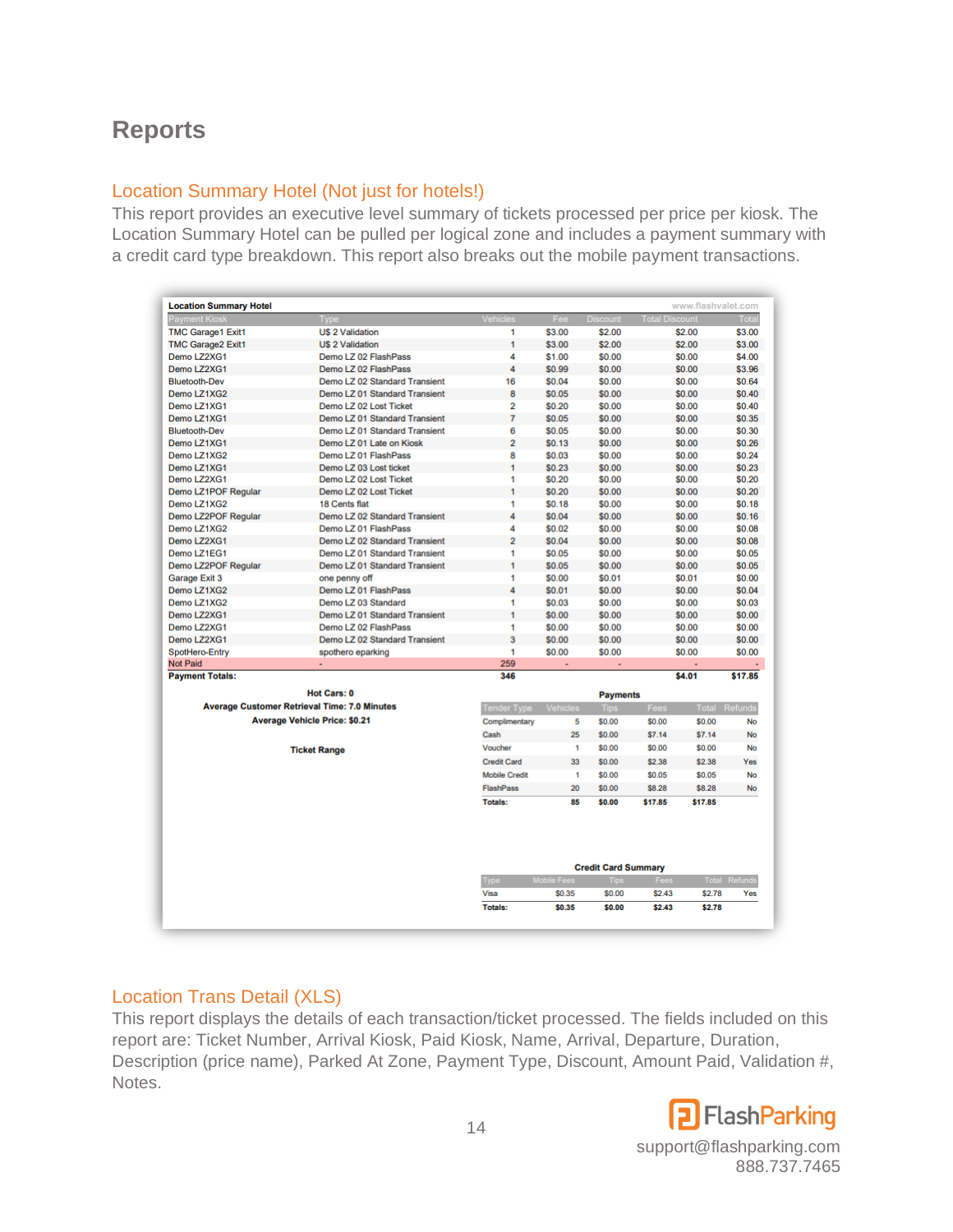#### <span id="page-14-0"></span>Electronic Payments

This report details every credit card transaction that has been processed, broken down by date and by card type. It indicates which transactions are mobile payments and includes the \$0.35 convenience fee in the totals.

#### <span id="page-14-1"></span>Credit Card Settled Detail

This report separates all of the credit card payments that have settled from any credit card payments that have not settled. Typically, credit card payments settle shortly after your operating window the following day. The settlement time of each transaction depends on the issuing bank of the credit card used and can vary between  $1 - 7$  business days before settling. This report groups transactions by card type and shows the last four digits of the card used, the transaction reference, the ticket number, date/time processed, date/time settled, and the amount charged, including \$0.35 mobile payment fees.

#### <span id="page-14-2"></span>Location Voids

This report indicates any tickets that have been voided, including monthlies. Tickets are voided if the closing loop in the entry lane is not triggered. For example, if a visitor pulls up to the entry kiosk and pulls a ticket, then backs out of the lane before crossing the closing loop, this ticket will be voided.. Voids can also occur if vehicles leave the arming loop and take more than 5 seconds to reach the closing loop. If there are an excessive number of voids for a particular kiosk, this could indicate a faulty closing loop and it is advised to recalibrate the loops (see Recalibrating Loops section for more details).

| <b>Location Voids</b>                      |                      |              |                      | www.flashvalet.com   |
|--------------------------------------------|----------------------|--------------|----------------------|----------------------|
|                                            |                      |              |                      |                      |
| <b>Ticket</b>                              | <b>Type</b>          | <b>Kiosk</b> | <b>Issued Date</b>   | <b>Voided Date</b>   |
| 10021539                                   | <b>Ticket</b>        | G4EK2N       | 13 Sep 2018 03:35:AM | 13 Sep 2018 03:32:AM |
| #3 FLASH<br><b>PARKING</b>                 | <b>Monthly</b>       | G4EK1N       | 13 Sep 2018 03:38:AM | 13 Sep 2018 03:38:AM |
| #3 FLASH<br><b>PARKING</b>                 | Monthly              | G4EK2N       | 13 Sep 2018 03:39:AM | 13 Sep 2018 03:39:AM |
| 10021545                                   | <b>Credit Card</b>   | G4EK2N       | 13 Sep 2018 03:48:AM | 13 Sep 2018 03:48:AM |
| 10021546                                   | <b>Mobile Number</b> | G4EK2N       | 13 Sep 2018 03:49:AM | 13 Sep 2018 03:49:AM |
| <b>CARD GARAGE 4</b><br><b>LAZ PARKING</b> | <b>Monthly</b>       | G4EK2N       | 13 Sep 2018 05:10:AM | 13 Sep 2018 05:08:AM |
| 10024318                                   | <b>Ticket</b>        | G4EK1S       | 13 Sep 2018 10:07:AM | 13 Sep 2018 10:08:AM |
| 10024530                                   | <b>Ticket</b>        | G2FK2E       | 13 Sep 2018 10:40:AM | 13 Sep 2018 10:40:AM |
| <b>MEDBERY SUP.</b><br><b>LAZ PARKING</b>  | Monthly              | G4EK1N       | 13 Sep 2018 01:00:PM | 13 Sep 2018 01:01:PM |
| 10025265                                   | <b>Ticket</b>        | G1EK2        | 13 Sep 2018 01:04:PM | 13 Sep 2018 01:04:PM |
| 10025600                                   | <b>Ticket</b>        | G1EK2        | 13 Sep 2018 02:11:PM | 13 Sep 2018 02:11:PM |
| 10025771                                   | <b>Ticket</b>        | G2EK1E       | 13 Sep 2018 02:48:PM | 13 Sep 2018 02:48:PM |
| 10025917                                   | <b>Ticket</b>        | G4EK1N       | 13 Sep 2018 03:31:PM | 13 Sep 2018 03:31:PM |
| 10026962                                   | <b>Ticket</b>        | G4EK1S       | 13 Sep 2018 09:45:PM | 13 Sep 2018 09:46:PM |
| 10027054                                   | <b>Ticket</b>        | G1EK2        | 13 Sep 2018 11:36:PM | 13 Sep 2018 11:38:PM |
| <b>Total Voids:</b>                        | 15                   |              |                      |                      |

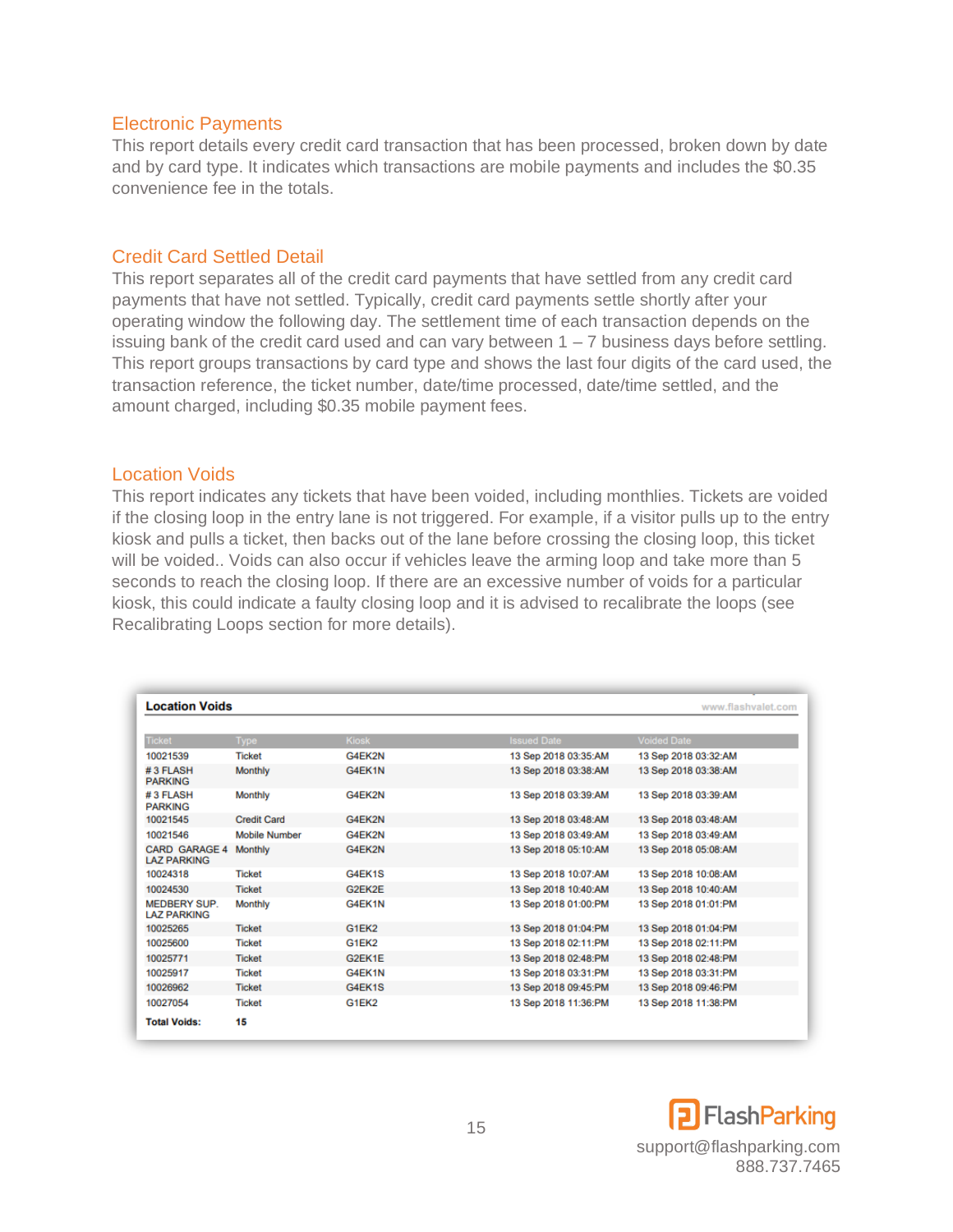## <span id="page-15-0"></span>**Smart Alerts**

The FlashPARCS system will automatically send an email alert to a specified list of recipients in four instances:

1. Low Paper

When the system detects the roll of receipt/ticket paper is low, we'll send an email alert that includes the vendor information for reordering paper. If paper on an entry kiosk runs out completely, the system will remove the Get a Ticket button and only allow ticketless entry options (credit card entry and mobile number entry) until more paper is loaded.

#### 2. Cash

- a. Low cash in recycler: If an individual recycler is low on bills, an alert will be emailed identifying which denomination needs to be replenished.
- b. Full: If the cash box is full and needs to be emptied, an alert will be emailed.
- c. Bill jam: If a bill jam is detected in the cash machine, an alert will be emailed indicating the section of the cash machine where the jam was reported.
- d. Improper cash removal: If the cash box is removed without going through the proper steps in the cash management tool, an alert will be emailed.
- 3. Disconnect When the system does not detect an internet connection for 3 minutes this alert will be sent out. The back-up cellular modem will activate within 2 minutes of detecting the primary line down, so this disconnect alert is designed to go out if the attempt to connect to the back-up line fails.
- 4. Refunds An email alert is sent out immediately after a refund is processed.

All system alerts will come from noreply@flashvalet.com. Please ensure this address is added to the safe senders list in your email client.

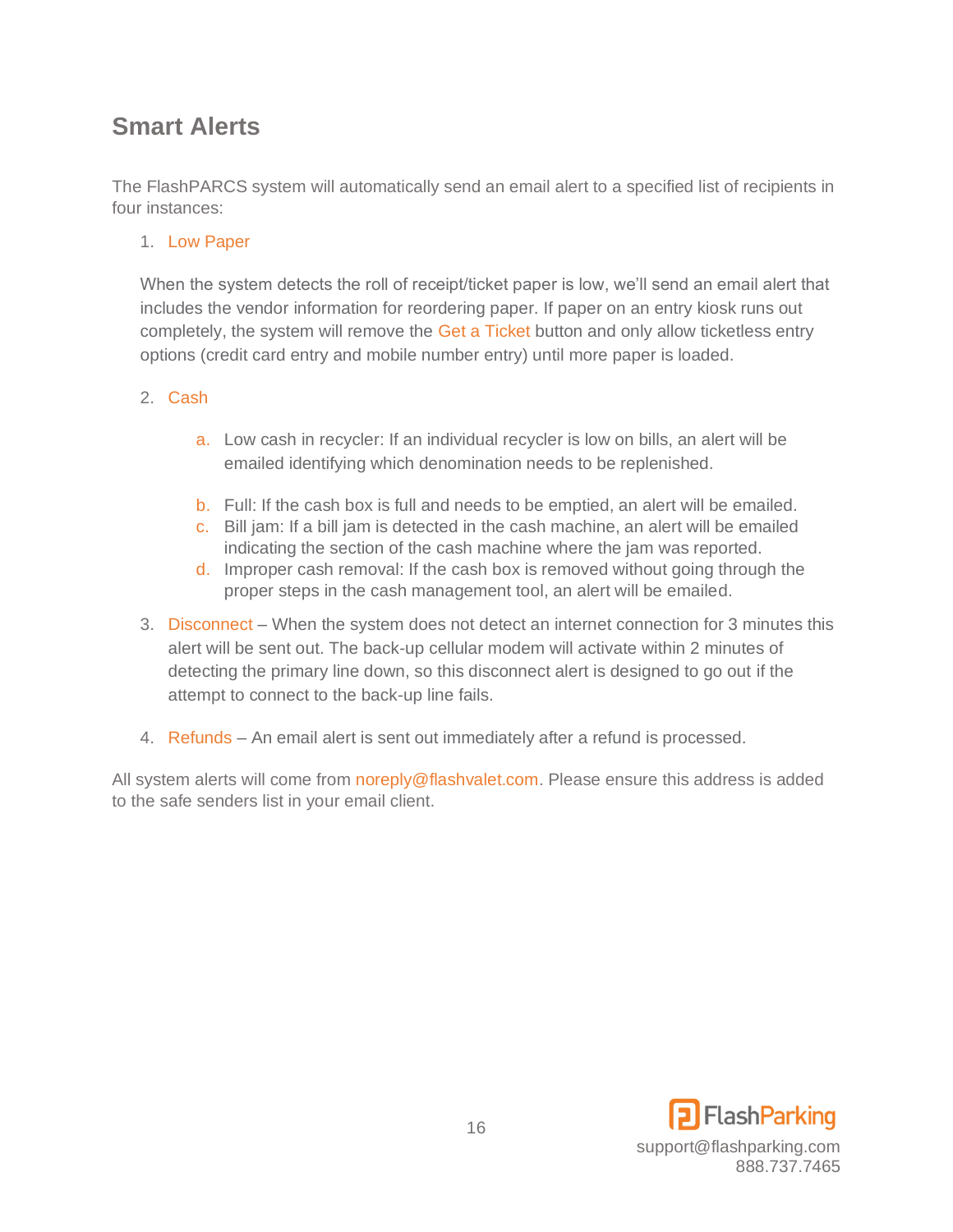# <span id="page-16-0"></span>Monthly Parkers

## <span id="page-16-1"></span>**Manage Monthly Parkers**

FlashPARCS offers several options for monthly account holders to access the facility. Regardless of the method used, the passback rules per account still apply.

Proximity Cards

Access Code/PIN

AVI/Toll Tags

License Plate Recognition

Bluetooth Low Energy

Monthly Interactive Voice Response

Proximity Cards (Prox cards): Prox cards are contactless RFID cards that monthly parkers will tap on the prox card reader on the kiosk for access. Prox cards are linked to the monthly account through the **RFID Tag** field in the **Contacts** section of the monthly account details.



AVI/Toll Tags: AVI tags are adhered to the monthly parker's vehicle near the rearview mirror and are automatically detected by readers positioned above the lane as the vehicle enters/exits. The reader is typically mounted on the ceiling above the gate or on a pole angled towards the gate. AVI and Toll Tags are linked to the monthly account through the **RFID Tag** field in the **Cars** section of the monthly account details.

| eGo® Plus<br>Sticker Tag |                                                                                    |
|--------------------------|------------------------------------------------------------------------------------|
|                          |                                                                                    |
| $50 - 001$<br>13         |                                                                                    |
|                          |                                                                                    |
|                          | TRANSCORE.<br>W 83 2400<br>16193<br><b>DAN MATATARAN MATATARAN MATATARAN DI MA</b> |

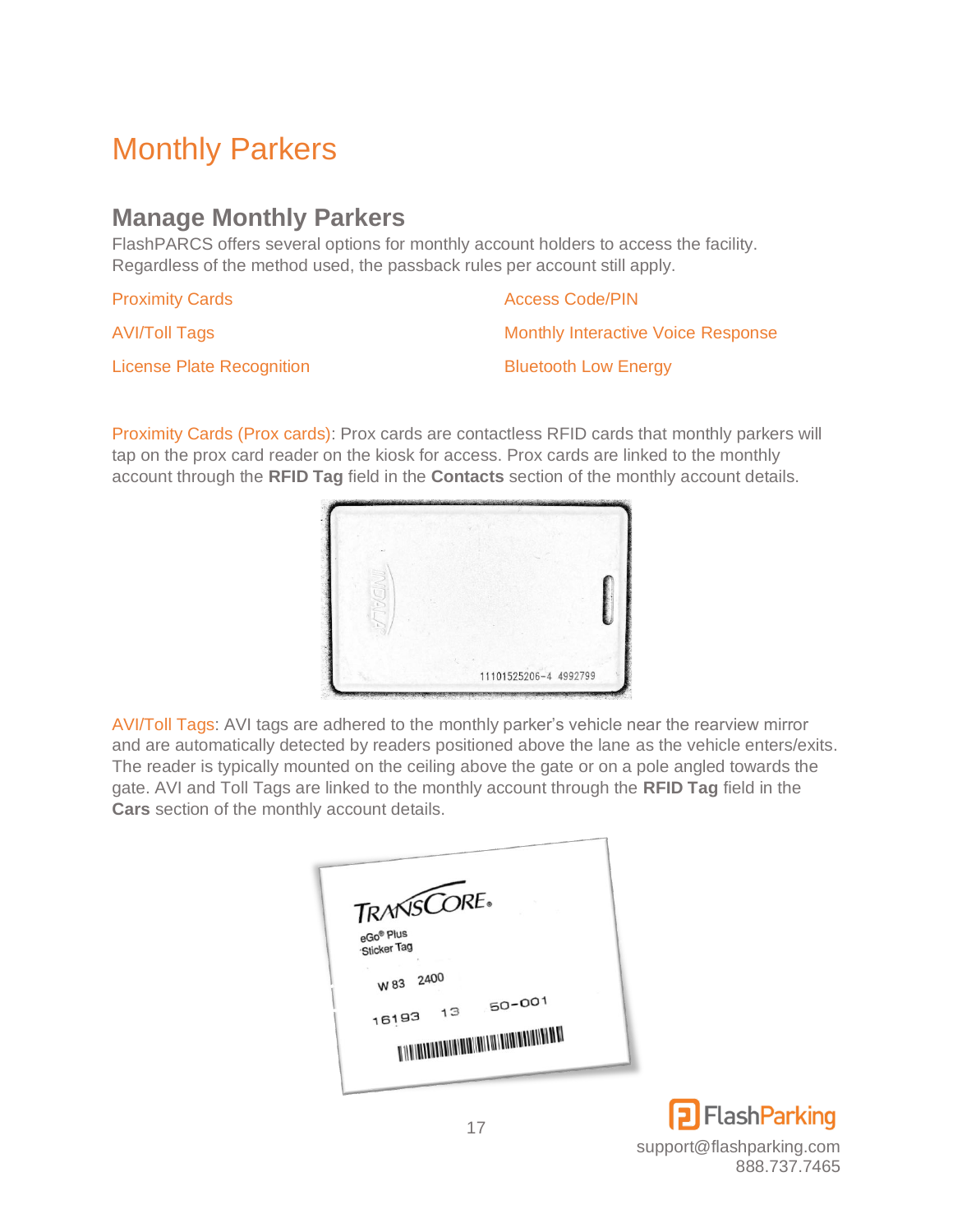License Plate Recognition: LPR uses a set of cameras mounted at the entry and exit to read the license plate of the passing vehicle. To use LPR, ensure the correct **license plate** information is added to the **Cars** section of the monthly account details.

Access Code/PIN: PINs can be created and distributed to monthly parkers to access the facility. The PIN will be assigned through the **Contacts** section of the monthly account details.

Monthly Interactive Voice Response (IVR): Monthly IVR allows the monthly parker to dial out to a number presented on the kiosk from their registered mobile number to access the facility. The system will use caller ID to verify the registered monthly parker. The **mobile numbe**r must be saved in the **Contacts** section of the monthly account details.



Bluetooth Low Energy (BLE): BLE access allows monthly parkers a method of contactless entry by using the FlashParking application downloaded on their phone. Monthly parkers will download the FlashParking app onto their mobile phone and verify their phone number. Ensure the **mobile number** is saved to the **Contacts** section of the monthly account details prior to having the monthly parker install the app on their mobile device.



**FlashParking** support@flashparking.com 888.737.7465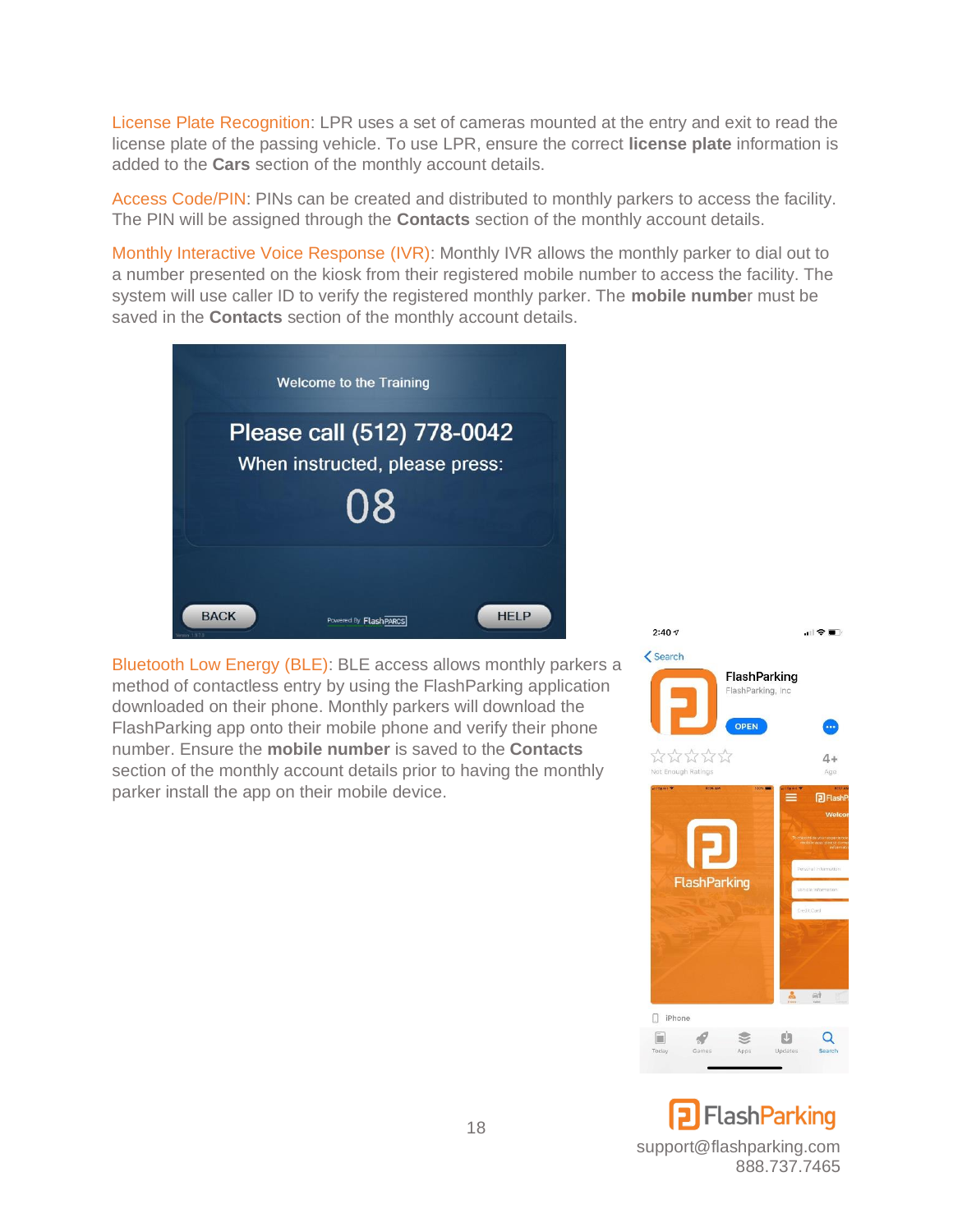#### <span id="page-18-0"></span>Monthly Parking Billing Options **Manual Mode**

Manual mode provides tracking only for monthly parking accounts. With this mode, each account must be maintained manually and updated to Valid or Invalid as needed.

#### **Automatic Mode**

Automatic mode provides a full monthly billing software solution. With Automatic monthlies, monthly parking packages are added to each account and the system will automatically invoice each account every month. Monthly parkers have access to a Monthly Parker Portal to manage their account and add a credit card for auto-payment.

#### **PARIS Integration Mode**

Paris integration mode is a full integration with Integrapark's PARIS monthly management software. With this mode, the monthly parking account details in the Admin Portal will be readonly. To maintain account integrity, this integration is a one-way communication; all account updates must be done through Paris directly.

#### <span id="page-18-1"></span>Monthly Parking Enforcement Options

#### **Restrictions**

Restrictions are linked to the monthly parker profile in the system and are created to limit a group's access to the facility. Restrictions are created in the Admin Portal and consist of the allowed days and times that the group can enter the facility.

#### **Hard Restrictions**

When hard restrictions are set, a monthly parker trying to enter the facility outside their allowed days and times will be rejected. The kiosk will display a message indicating that they are not within their allowed times. Hard restrictions will only prevent a parker from exiting the facility outside their allowed times if the late fee at the kiosk feature is also enabled.

#### **Soft Restrictions**

With soft restrictions, monthly parkers are not prevented from entering the facility if they arrive outside their allowed times. Instead, their activity is recorded in a violations report.

#### **Monthly Parker Late Fee at Kiosk**

In conjunction with hard restrictions, you can elect to charge the monthly parker a late fee if they exit outside their allowed times.

#### **Monthly Parker Late Fee on Report/Bill Back**

Another option used with restrictions is to charge a late fee in the form of a bill back account if the parker is exiting outside their allowed times. With this option, the monthly parker is not paying at the exit kiosk if they leave outside their window, but instead their excess duration is recorded and presented on a report that can be billed back to an account.

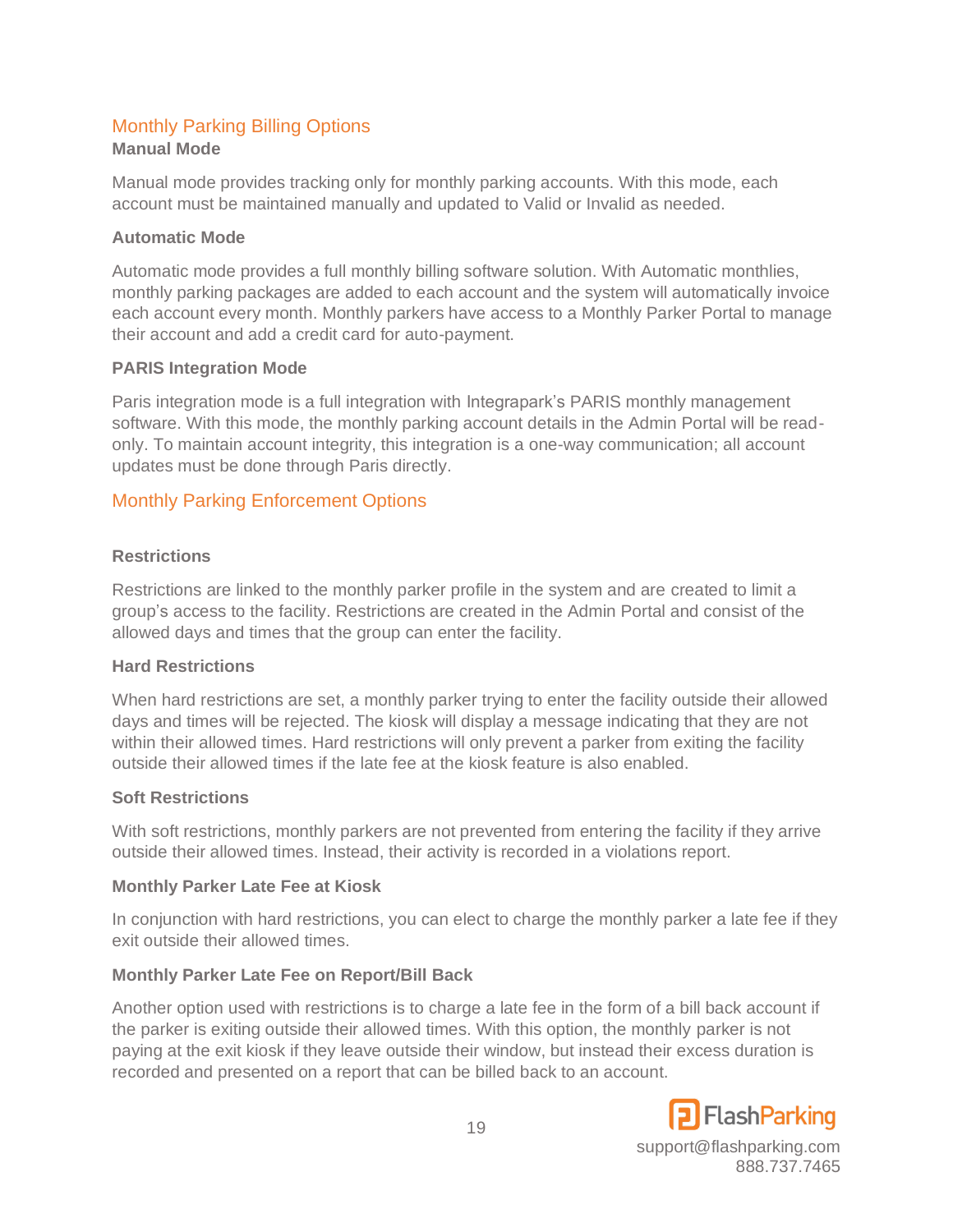#### <span id="page-19-0"></span>Add New Monthly Account

Please note, this process is not used when using PARIS Integration monthly mode.

- 1. Select the Monthly tab in the left panel of the Admin Portal [https://portal.flashvalet.com.](https://portal.flashvalet.com/)
- 2. On the Accounts page, click Add New.
- 3. Complete the required information.
	- a. Manual Mode: Enter the number of parking spots allowed for this account in the Parks field. Example: 2 parks = this account is allowed 2 parking spots at a time.
	- b. Automatic Mode: Add a package to the account to allow access. Example: 1 package = 1 parking spot at a time.
- 4. Click Save.
- 5. Enter Contact information.
	- a. Prox Cards: Use the following format: [facility code][colon][card ID number].
	- b. Mobile Number: Add the parker's mobile number to allow access to the facility using their mobile phone.
	- c. PIN: Select Create New PIN to automatically generate an Access PIN or manually input a numeric value to set as the PIN.
- 6. Click Save.

**Please note**: Once you save the contact details, the prox card/mobile number/PIN will be activated and ready to use in a neutral state.

- 7. Select Add New under Cars:
	- a. AVI/Toll Tag: Use the following format: [facility code][colon][card ID number]. Please see table below for facility codes pertaining to Toll Tag types:

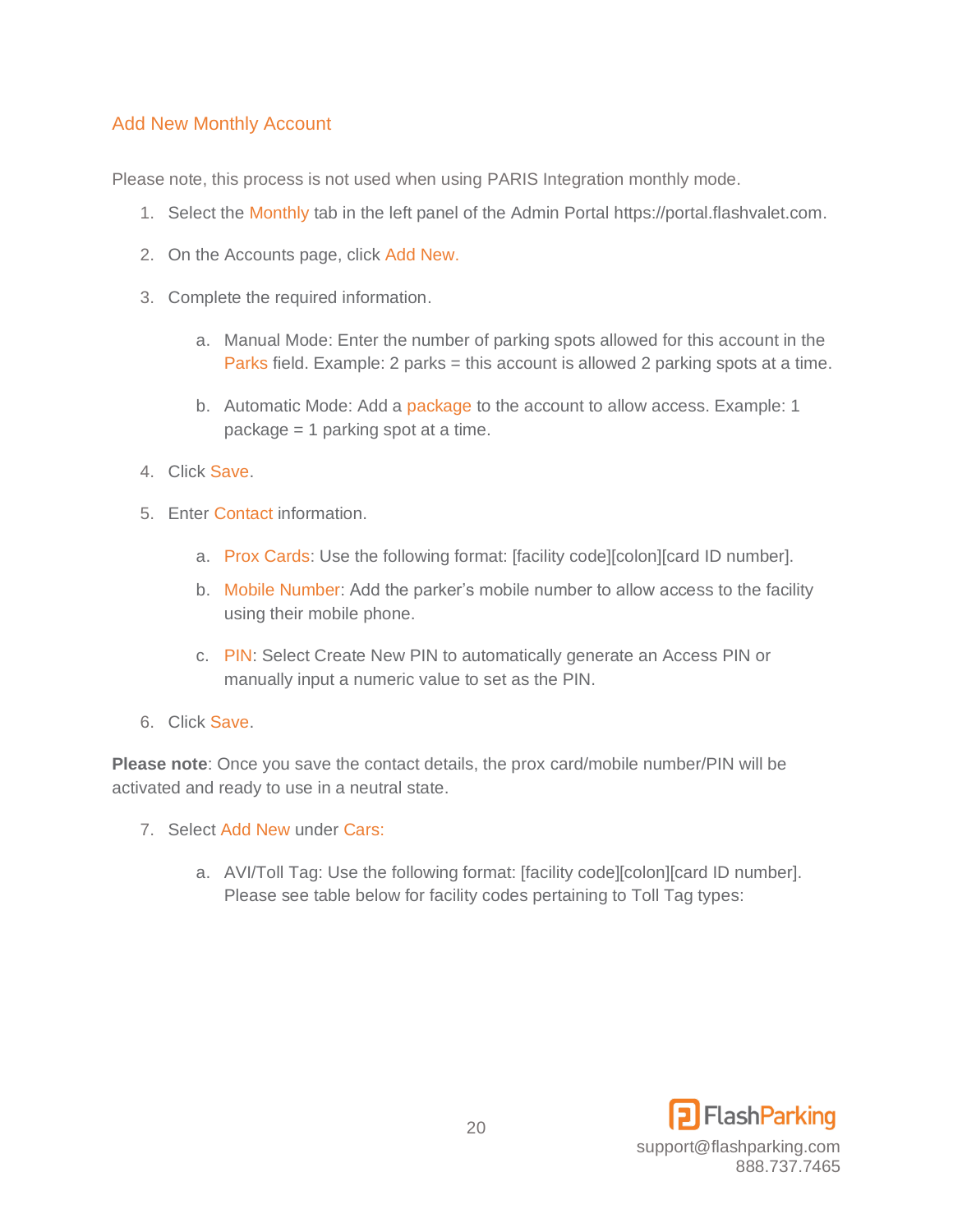| <b>Tag Label</b> | <b>Facility Code</b> |
|------------------|----------------------|
| <b>HCTR</b>      | 1                    |
| <b>MTHH</b>      | 1                    |
| DNT.             | 2                    |
| TEX.             | $\overline{2}$       |
| OTA.             | 15                   |

b. License Plate: Input the license state and plate details to register this plate as a monthly parker to be recognized by the LPR cameras on entry/exit.

#### <span id="page-20-0"></span>Disable or Set Account to Invalid

- 1. Select the Monthly tab in the left panel of the Admin Portal [https://portal.flashvalet.com.](https://portal.flashvalet.com/)
- 2. On the Accounts page, search for and select the monthly account to view details.
	- a. To Disable a contact in the monthly account:
		- i. Select the contact under the Contacts section
		- ii. Select Disable
		- iii. Select Enable to re-enable the contact when ready
	- b. To Set Account to Invalid:
		- i. Select Invalid from the Status dropdown menu OR
		- ii. Choose a future date to set the account automatically to invalid on that date

Please Note: Individual contacts within the monthly account can be disabled, or the entire account can be set to invalid.

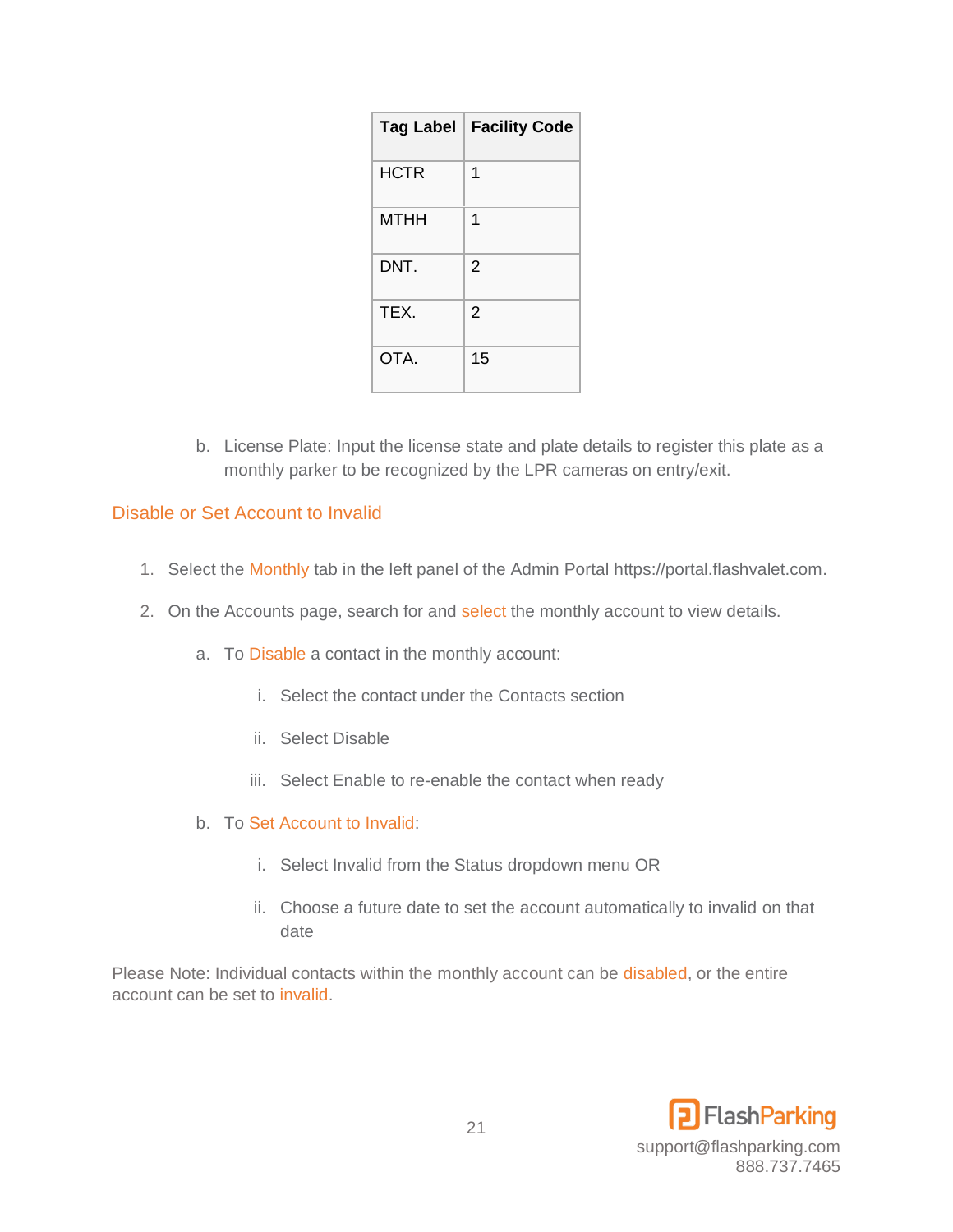#### <span id="page-21-0"></span>Review Monthly Parking Activity

The monthly activity can be reviewed for troubleshooting purposes. This will provide the history of the account's activity: all entries and exits with corresponding time and date stamps as well as the device used (entry/exit kiosk name).

## <span id="page-21-1"></span>**Set Monthlies to Neutral**

#### <span id="page-21-2"></span>Soft Closing

Soft closing monthly accounts allows the parker's next action to be an entry. This effectively removes their monthly "ticket" from being a currently issued ticket. This action affects the facility's current count in relation to the capacity. If a monthly is soft closed but still present in the facility, they will not experience any issues on exit. With soft closes, the system knows to reopen their ticket if in fact they are still in the facility when their monthly ticket is soft closed.

- 1. Log into the Admin Portal (https://portal.flashvalet.com) and select your Location.
- 2. Select the Clean Up Tickets tab from the top menu.
- 3. 3. Select Monthly Ticket Type and set Issued Before Date.
- 4. Click Search.
- 5. 5. Select the monthly tickets to soft close and click Soft Close Selected Tickets.

#### <span id="page-21-3"></span>Free Exits

Granting a free exit to monthly accounts allows the parker's next action to be an exit. Free exits cannot be set to individual accounts, only processed to all accounts. When free exits are granted, the system will check each monthly account and determine which accounts need a free exit. If the account's most recent activity is an entry, this account will not get a free exit because they're already in sequence.

- 1. Log into the Admin Portal (https://portal.flashvalet.com) and select your Location.
- 2. Select Grant Free Exit to All Accounts.

#### <span id="page-21-4"></span>Set to Neutral per Account

Individual accounts can also be set to neutral as needed. Resetting to Neutral will process a soft close and a free exit on the individual account and put the account in a neutral state.

- 1. Select the Monthly tab in the left panel of the Admin Portal [https://portal.flashvalet.com.](https://portal.flashvalet.com/)
- 2. On the Accounts page, search for and select the monthly account to view details.
- 3. Select Reset to Neutral.

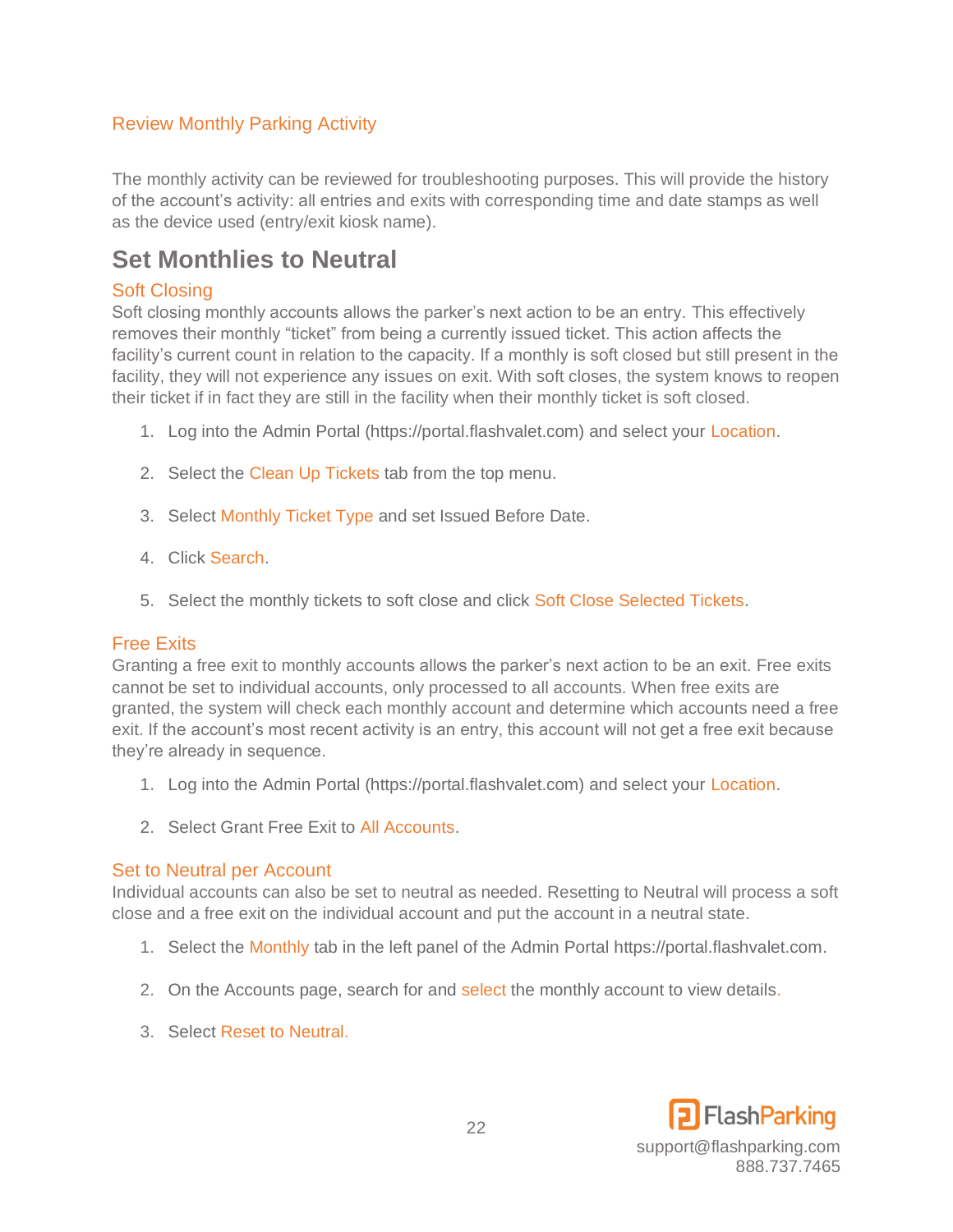## <span id="page-22-0"></span>**Monthly Profiles**

Profiles are linked to monthly parking accounts to manage each account's access and consist of **restrictions** set per **access zone**.

#### <span id="page-22-1"></span>Add New Profile

- 1. Select the Locations tab in the left panel of the Admin Porta[l https://portal.flashvalet.com.](https://portal.flashvalet.com/)
- 2. Select the Profiles tab from the top menu.
- 3. Select Add New > Input profile name > Save.

#### <span id="page-22-2"></span>Add Restriction

- 1. Select the Locations tab in the left panel of the Admin Porta[l https://portal.flashvalet.com.](https://portal.flashvalet.com/)
- 2. Select the Restrictions tab from the top menu.
- 3. Select Add New
- 4. Set the allowed days and times for the restriction and select Save.

#### <span id="page-22-3"></span>Link Restrictions to Profile

- 1. Select Profiles tab from the top menu.
- 2. Select Profile to link new restriction to > choose new restriction from the dropdown menu and Save.

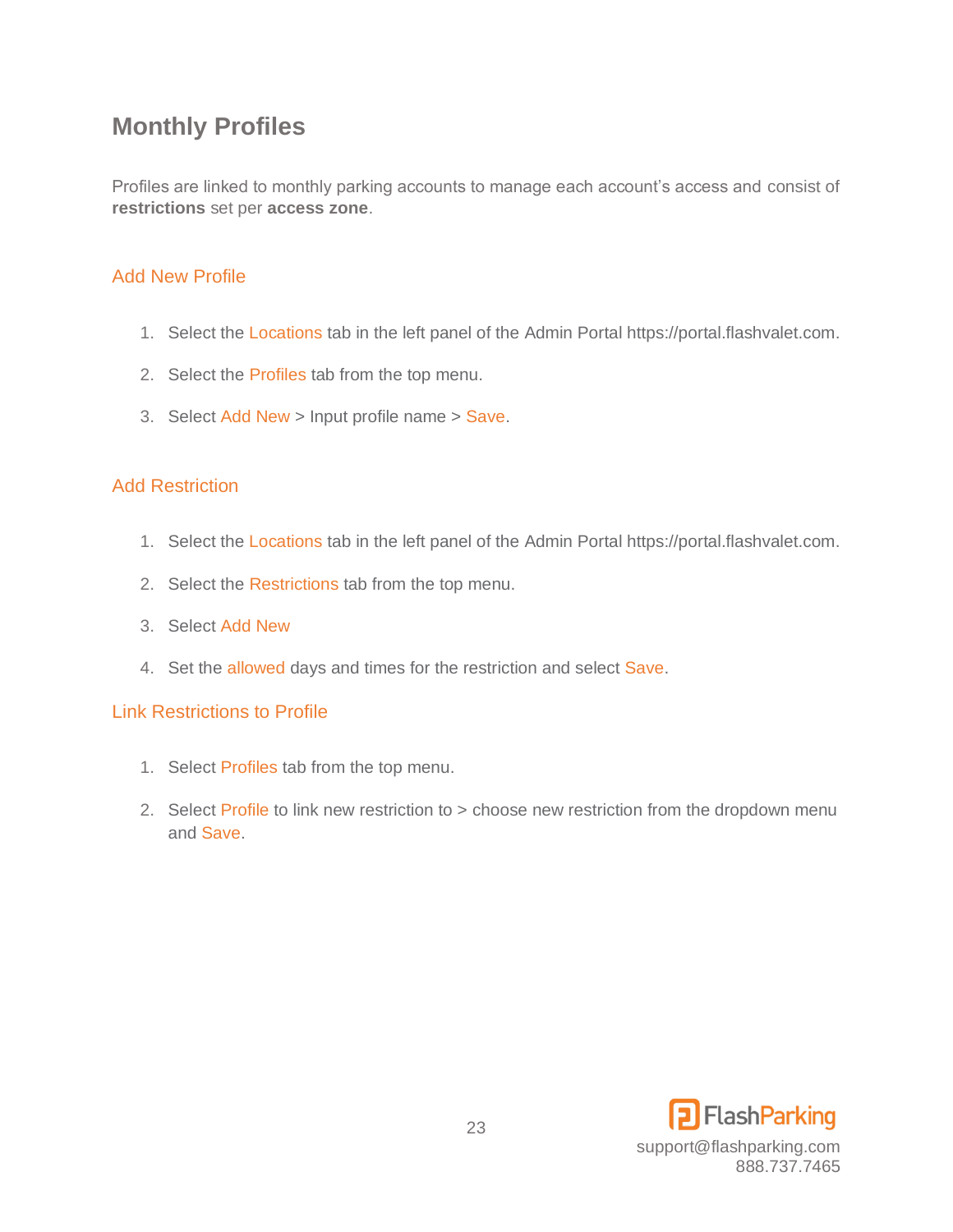| <b>Dashboard</b>           | <b>FlashParking Training, FlashPARCS Garage</b>                 |                                                   |                                                    |                        |                     |                              |                      |
|----------------------------|-----------------------------------------------------------------|---------------------------------------------------|----------------------------------------------------|------------------------|---------------------|------------------------------|----------------------|
| <b>Time And Attendance</b> | Search<br><b>Details</b><br><b>Departments</b>                  | Prices<br><b>Rate Plans</b>                       | <b>Ticket Types</b>                                | <b>Standard Shifts</b> |                     | <b>Shift Summaries</b>       | Non-Burnable Coupons |
| <b>Reports</b>             | <b>Capacity Management</b><br><b>Logical Zones</b>              | Clean Up Tickets                                  | Surveys                                            | Validators             |                     | Coupon and Validation Search |                      |
| <b>Company Details</b>     | <b>Profiles</b><br><b>Holiday Profiles</b><br><b>Price Caps</b> | <b>Holiday Schedule</b>                           | <b>Reason Codes</b>                                |                        | <b>Restrictions</b> | <b>Access Zones</b>          |                      |
| <b>Ticket Search</b>       | <b>Custom Labels</b><br><b>Custom Texts</b>                     |                                                   |                                                    |                        |                     |                              |                      |
| <b>Garages</b>             | <b>Details</b>                                                  |                                                   |                                                    |                        |                     |                              |                      |
| Lots                       | Created:                                                        | 12/17/2018 12:13 PM                               |                                                    |                        |                     |                              |                      |
| <b>Locations</b>           |                                                                 |                                                   |                                                    |                        |                     |                              |                      |
| <b>Monthly</b>             |                                                                 | required field<br>×                               |                                                    |                        |                     |                              |                      |
| <b>Operating Modes</b>     | <b>Name</b><br><b>Restriction</b>                               | Nights and Weekends Only<br>Nights and Weekends ▼ |                                                    |                        |                     |                              |                      |
| <b>Surveys</b>             | <b>Access Zone</b>                                              | All Access $\blacktriangledown$                   |                                                    |                        |                     |                              |                      |
| <b>Rate Plans</b>          | <b>Parking Enforcement</b>                                      | No Enforcement ▼                                  |                                                    |                        |                     |                              |                      |
| <b>Users</b>               | <b>Late Price</b><br><b>On Account Late Price</b>               |                                                   | $\overline{\mathbf{v}}$<br>$\overline{\mathbf{v}}$ |                        |                     |                              |                      |
| <b>Validation Accounts</b> | <b>FlashPass Late Price</b>                                     |                                                   | $\overline{\mathbf{v}}$                            |                        |                     |                              |                      |
| <b>My Details</b>          | <b>Late Charging</b>                                            | <b>None</b><br>$\overline{\mathbf{v}}$<br>۷.      |                                                    |                        |                     |                              |                      |
| <b>Time Sheet</b>          | <b>Holiday Profile</b>                                          | (none)<br><b>Save</b>                             | Cancel                                             | <b>Delete</b>          |                     |                              |                      |
| <b>Video Tutorials</b>     |                                                                 |                                                   |                                                    |                        |                     |                              |                      |

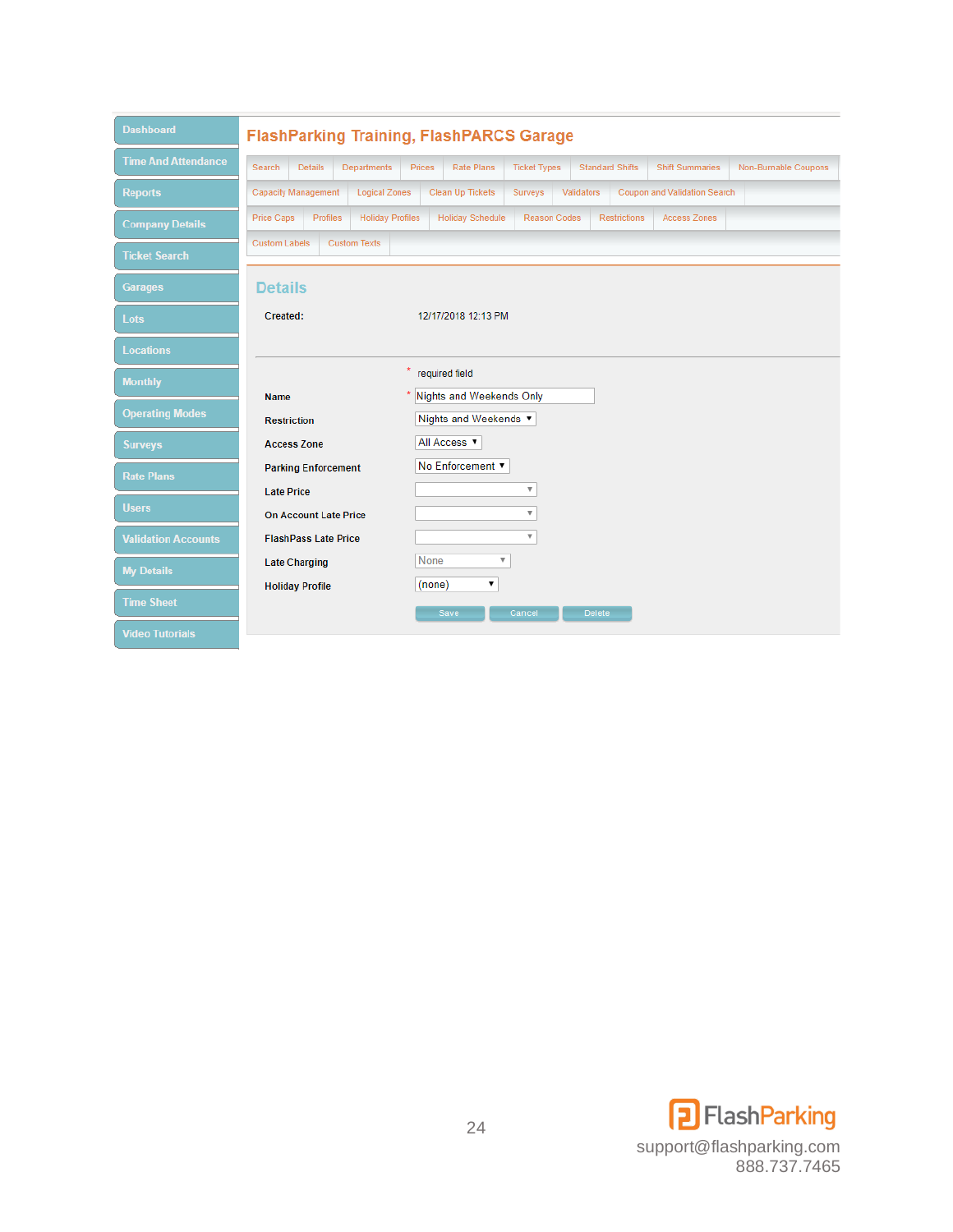#### <span id="page-24-0"></span>Add Access Zone

- 1. Select the Locations tab in the left menu of the Admin Portal [https://portal.flashvalet.com.](https://portal.flashvalet.com/)
- 2. Select Access Zone tab from the top menu and click Add New.
- 3. Name Access Zone and set desired access per entry kiosk and select Save.

| <b>Dashboard</b>           | <b>FlashParking Training, FlashPARCS Garage</b>          |                                    |                           |                        |                     |                              |                      |
|----------------------------|----------------------------------------------------------|------------------------------------|---------------------------|------------------------|---------------------|------------------------------|----------------------|
| <b>Time And Attendance</b> | Search<br><b>Details</b><br><b>Departments</b>           | <b>Rate Plans</b><br><b>Prices</b> | <b>Ticket Types</b>       | <b>Standard Shifts</b> |                     | <b>Shift Summaries</b>       | Non-Burnable Coupons |
| <b>Reports</b>             | <b>Capacity Management</b><br><b>Logical Zones</b>       | <b>Clean Up Tickets</b>            | <b>Surveys</b>            | Validators             |                     | Coupon and Validation Search |                      |
| <b>Company Details</b>     | Profiles<br><b>Holiday Profiles</b><br><b>Price Caps</b> | <b>Holiday Schedule</b>            | <b>Reason Codes</b>       |                        | <b>Restrictions</b> | <b>Access Zones</b>          |                      |
| <b>Ticket Search</b>       | <b>Custom Labels</b><br><b>Custom Texts</b>              |                                    |                           |                        |                     |                              |                      |
| <b>Garages</b>             | <b>Details</b>                                           |                                    |                           |                        |                     |                              |                      |
| Lots                       | Created:                                                 | 12/17/2018 12:13 PM                |                           |                        |                     |                              |                      |
| <b>Locations</b>           |                                                          |                                    |                           |                        |                     |                              |                      |
| <b>Monthly</b>             |                                                          | required field                     |                           |                        |                     |                              |                      |
| <b>Operating Modes</b>     | <b>Name</b>                                              | * Nights and Weekends Only         |                           |                        |                     |                              |                      |
|                            | <b>Restriction</b>                                       | Nights and Weekends ▼              |                           |                        |                     |                              |                      |
| <b>Surveys</b>             | <b>Access Zone</b>                                       | All Access ▼                       |                           |                        |                     |                              |                      |
| <b>Rate Plans</b>          | <b>Parking Enforcement</b>                               | No Enforcement ▼                   |                           |                        |                     |                              |                      |
|                            | <b>Late Price</b>                                        |                                    | $\boldsymbol{\mathrm{v}}$ |                        |                     |                              |                      |
| <b>Users</b>               | <b>On Account Late Price</b>                             |                                    | $\overline{\mathbf{v}}$   |                        |                     |                              |                      |
| <b>Validation Accounts</b> | <b>FlashPass Late Price</b>                              |                                    | $\overline{\mathbf{v}}$   |                        |                     |                              |                      |
| <b>My Details</b>          | <b>Late Charging</b>                                     | None<br>$\overline{\mathbf{v}}$    |                           |                        |                     |                              |                      |
|                            | <b>Holiday Profile</b>                                   | (none)<br>۷.                       |                           |                        |                     |                              |                      |
| <b>Time Sheet</b>          |                                                          | Save                               | Cancel                    | <b>Delete</b>          |                     |                              |                      |
| <b>Video Tutorials</b>     |                                                          |                                    |                           |                        |                     |                              |                      |

# <span id="page-24-1"></span>Validations vs Coupons

<span id="page-24-2"></span>

| <b>Validations</b>                                                                                                                                                                                                                                     | <b>Coupons</b>                                                                                                                                                                                       |
|--------------------------------------------------------------------------------------------------------------------------------------------------------------------------------------------------------------------------------------------------------|------------------------------------------------------------------------------------------------------------------------------------------------------------------------------------------------------|
| Applying a validation to a ticket will change<br>the price from the original ticket price<br>(typically a "Standard" transient price) to the<br>validation price and apply the new price logic<br>(typically discounted from the "Standard"<br>price). | Applying a coupon to a ticket will simply<br>deduct the coupon amount from the ticket.<br>The ticket will keep the same price name that<br>it was originally assigned upon entering the<br>facility. |

<span id="page-24-3"></span>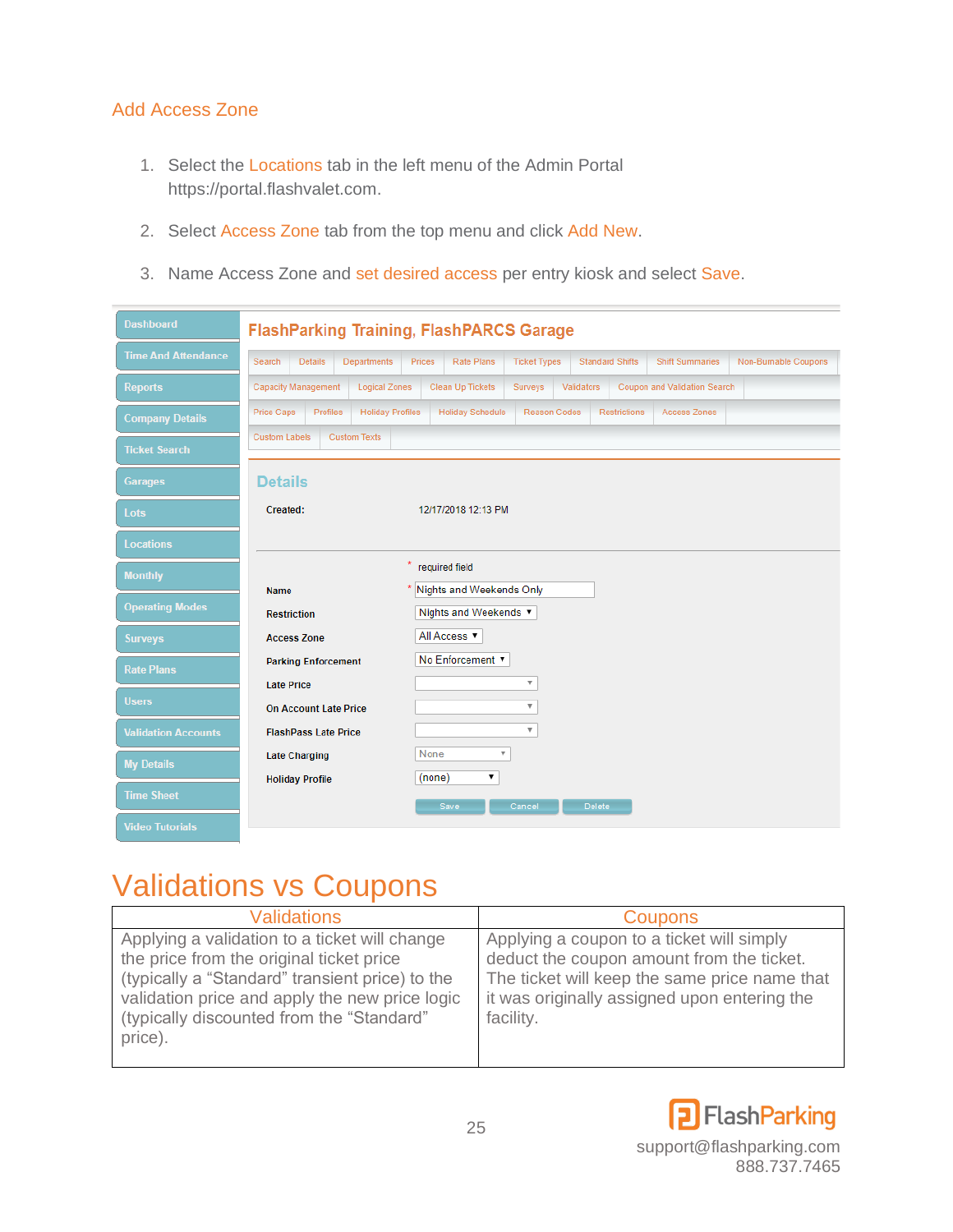#### <span id="page-25-0"></span>Determining which to use:

Both validation prices and coupons are assigned to each validation account individually to maintain control of which validators have access to each available validation price or coupon. Detailed usage reporting is available for both validations and coupons.

The primary difference between the two is the ability for coupons to be combinable or nonburnable. Only coupons will allow a customer to apply multiple discounts to their ticket to get a higher discount. Additionally, a facility can use a mix of some coupons that are combinable while other coupons are not combinable. Non-burnable coupons are used when Access Codes/PINs are enabled for transient parkers.

|                                                                     | <b>Validations</b> | <b>Coupons</b> |
|---------------------------------------------------------------------|--------------------|----------------|
| Changes price assigned to ticket                                    |                    |                |
| Applies a discount to ticket (dollar, time,<br>or percentage off)   |                    |                |
| Can be stackable/combinable                                         |                    |                |
| Are burned when applied to a ticket<br>(one-time use only per code) |                    |                |
| Can be non-burnable (same code used<br>unlimited number of times)   |                    |                |
| Usage can be tracked per validator                                  |                    |                |
| Can be applied electronically or through<br>a printed barcode       |                    |                |

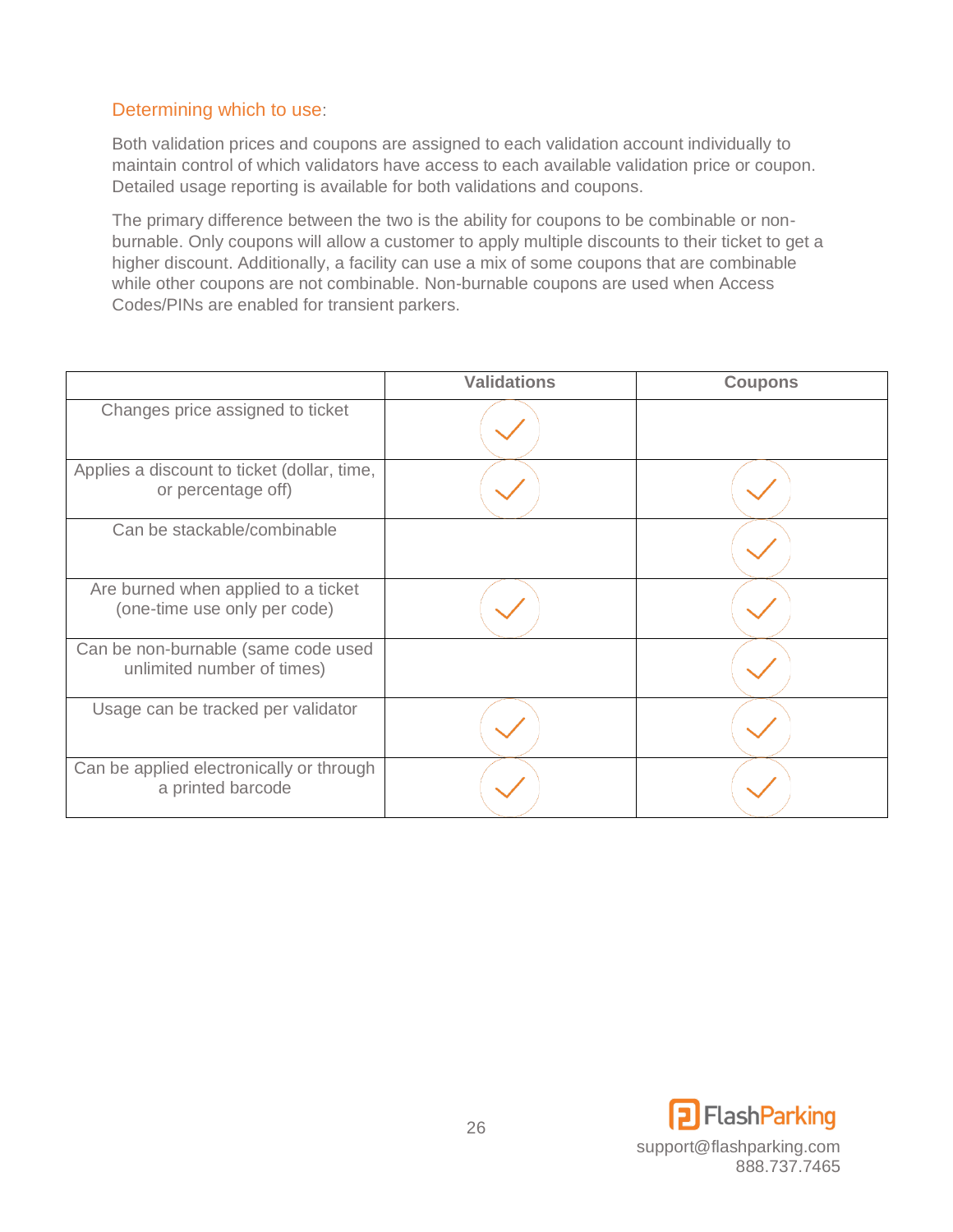## <span id="page-26-0"></span>**How to Add Validators**

- 1. Select the Validation Accounts tab in the left menu of the Admin Portal (https://portal.flashvalet.com).
- 2. Select Add New.
- 3. Input validation account holder details
- 4. Click Save.

Note: Select the Prepaid Validations flag for any validation accounts that will be prepaid.

- 5. Select the Locations tab on left menu > Select location.
- 6. Select the Validators tab on the top menu > Add New.
- 7. Input individual validators' details (NOTE: These are the individual validator users within the organization. All validators will log into the validation portal with the main account holder username/password created in Step 3. Then, each will enter their PIN. The PIN is sent via email when you select Save).
- 8. Select Can Validate to provide access to validate.
- 9. Select Can Print Validation to provide access to print barcoded validations.
- 10. Select Validation Accounts tab on left menu.
- 11. Find and select the account that was created in Step 3.
- 12. Select Validation Prices to allow to this validation account > Save

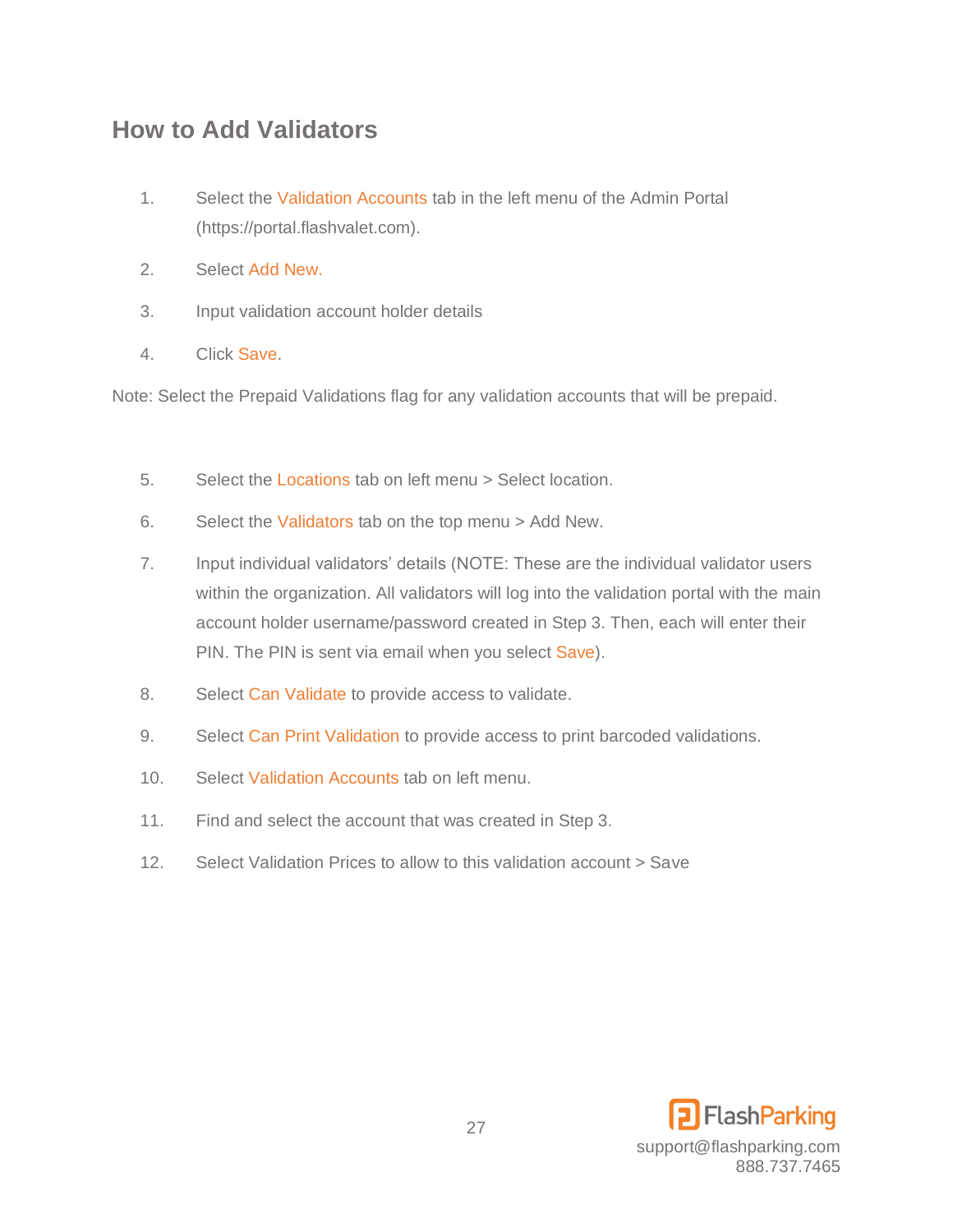| <b>Email Address</b>           | validator@flashparking.com                                              |
|--------------------------------|-------------------------------------------------------------------------|
| <b>First Name</b>              | FlashParking                                                            |
| <b>Last Name</b>               | ×<br>Validator                                                          |
| Location                       | <b>PARCS - Monthly</b><br>▼                                             |
| <b>Location Department</b>     | <b>All Departments</b><br>▼                                             |
| <b>Ticket Type</b>             | Select one<br>▼                                                         |
| <b>Password</b>                |                                                                         |
| <b>Repeat Password</b>         |                                                                         |
| <b>Validator Skip PIN</b>      |                                                                         |
| <b>Prepaid Validations</b>     | ✔                                                                       |
| <b>Current Prepaid Balance</b> | \$0.00                                                                  |
| <b>Validation Prices</b>       |                                                                         |
|                                | $\mathbf{A}^{\bullet}$<br><b>New</b><br>Cancel<br><b>Delete</b><br>Save |

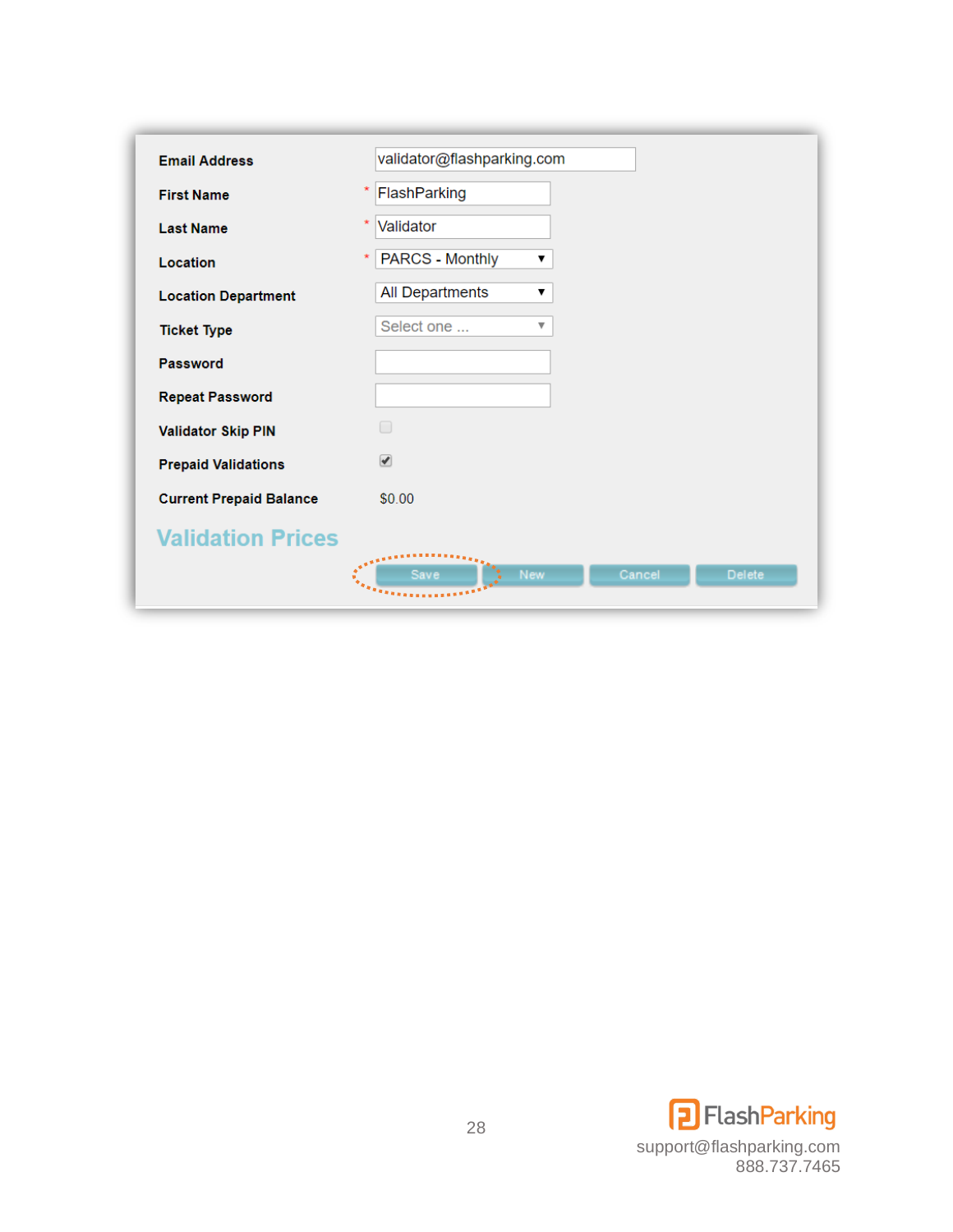## <span id="page-28-0"></span>**How to Add Validation Prices**

- 1. Select the Locations tab on the left side menu of the Admin Portal https://portal.flashvalet.com.
- 2. Select a Location.
- 3. Click the Ticket Types tab at top menu and select the PARCS Transient ticket type (ticket type labels will vary per location).
- 4. Scroll to the bottom and select the Add New button under the Add Ticket Type Price section.
- 5. Input Price Name and select the Discount Type.
- 6. Select a Full Price. This will be the price that the amount will deduct from (typically the Standard transient price).
- 7. Enter the Amount:
	- a. Dollar Discounts: the number of dollars discounted from the Full Price
	- b. Percentage: the percentage to discount from the Full Price
	- c. Time: the number of minutes to discount from the Full Price
- 8. Select Hidden to ensure the price cannot be selected from the app (it can only be applied through electronic or printed validations).
- 9. Select Save.

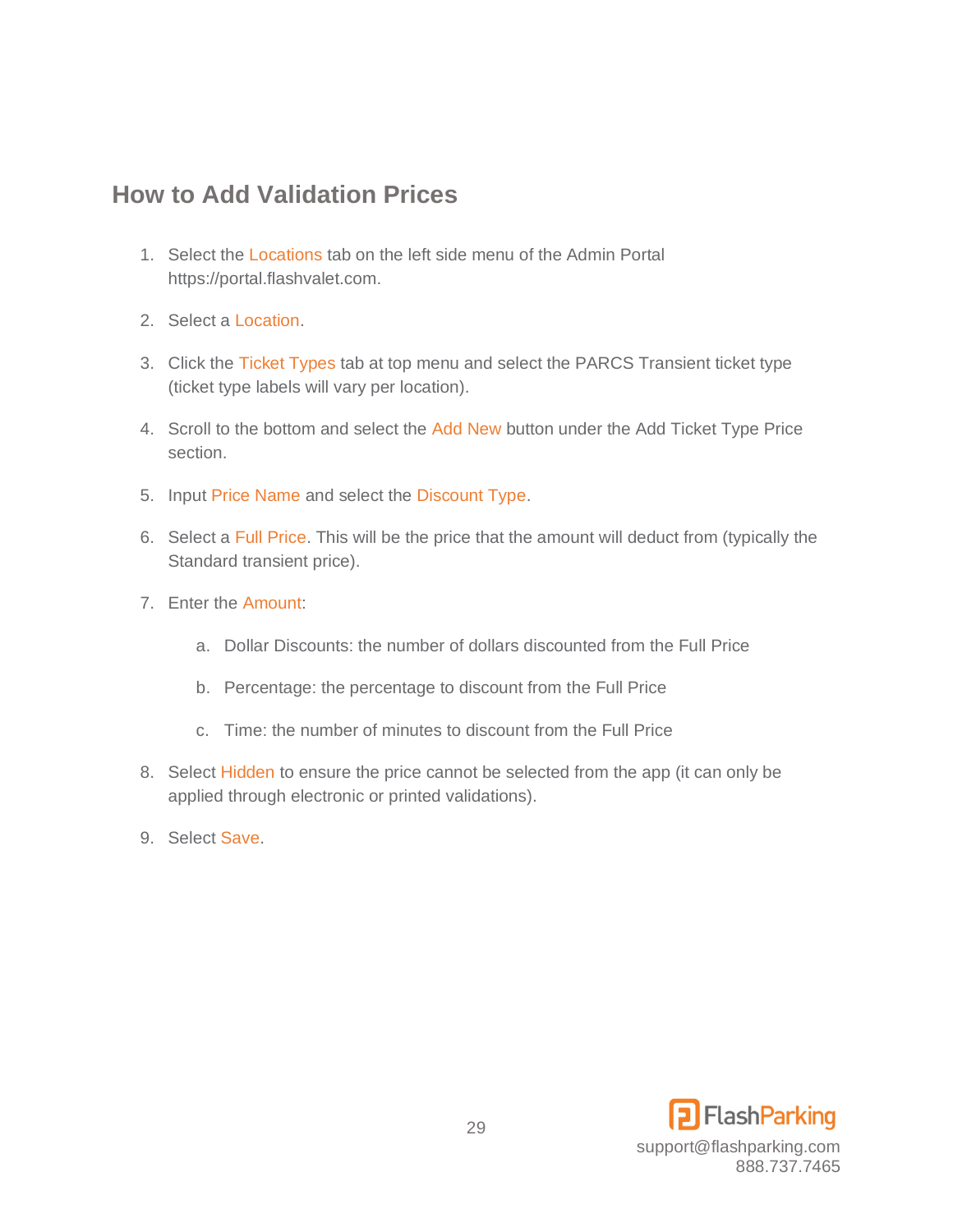## <span id="page-29-0"></span>**How to Add Coupons**

Please note: to add coupons, coupons must first be enabled for your location. Please contact [support@flashparking.com](mailto:support@flashparking.com) to enable coupons.

- 1. Select the Locations tab on the left side menu of the Admin Portal https://portal.flashvalet.com.
- 2. Select a Location.
- 3. Click the Coupon Types tab at top menu and select the PARCS Transient ticket type (ticket type labels will vary per location).
- 4. Select the Add New button under the Add Ticket Type Price section.
- 5. Input Price Name and select the Discount Type.
- 6. Select a Full Price. This will be the price that the amount will deduct from (typically the Standard transient price).
- 7. Enter the Amount:
	- a. Dollar Discounts: the number of dollars discounted from the Full Price
	- b. Percentage: the percentage to discount from the Full Price
	- c. Time: the number of minutes to discount from the Full Price
- 8. Select Hidden to ensure the price cannot be selected from the app (it can only be applied through electronic or printed validations).
- 9. Select Save.

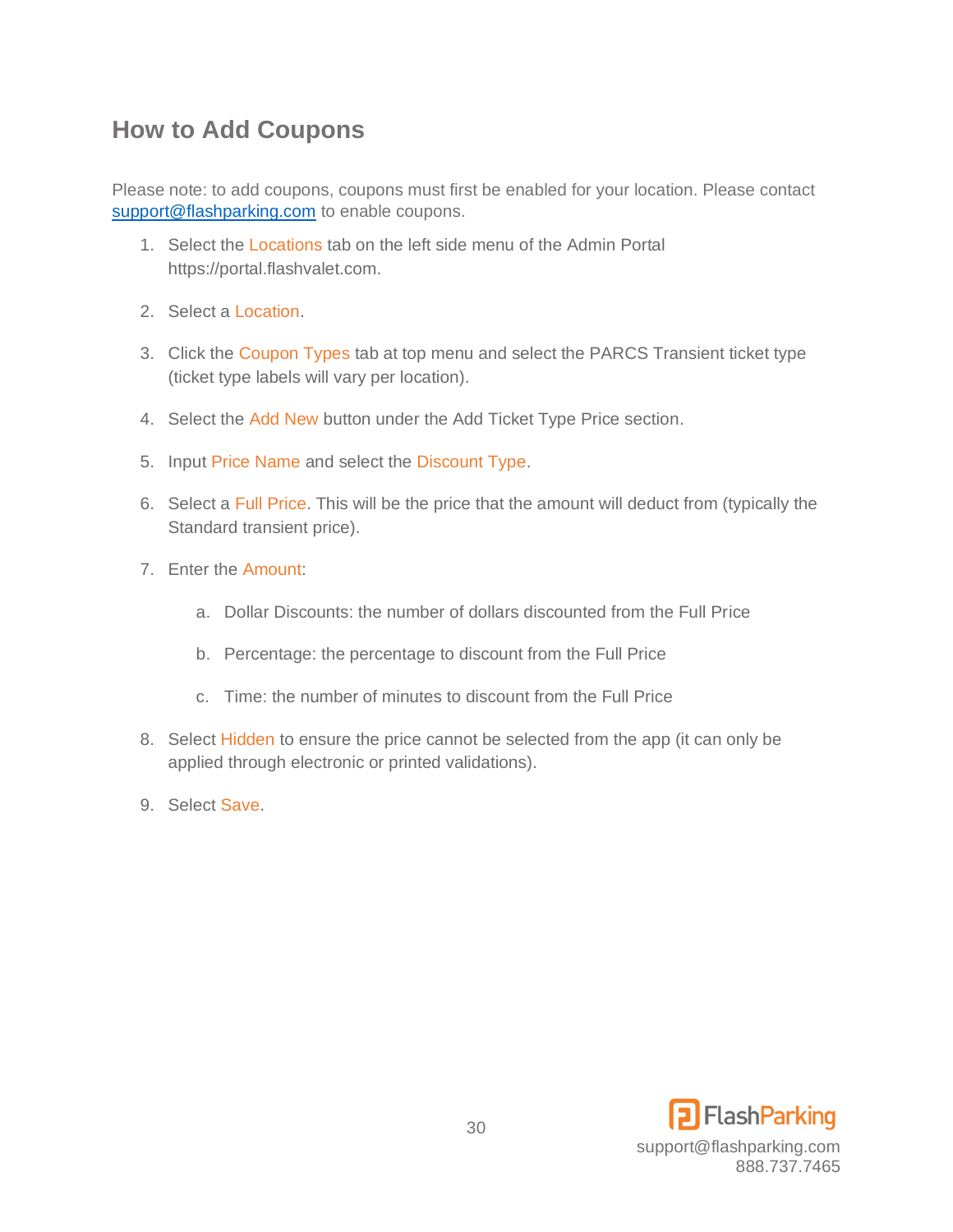## <span id="page-30-0"></span>**How to Process Validations**

#### <span id="page-30-1"></span>Electronic Validations

- 1. Log into the Validation Portal (https://v.flashvalet.com) with your assigned username and password.
- 2. Enter the Ticket Number and select the Find Ticket.
- 3. Select a Validation Price.
- 4. Click Validate.

| Print Validation/Coupon                                                                                                                                                         | Request History                                              |  |  |  |  |  |
|---------------------------------------------------------------------------------------------------------------------------------------------------------------------------------|--------------------------------------------------------------|--|--|--|--|--|
| Duration:                                                                                                                                                                       |                                                              |  |  |  |  |  |
|                                                                                                                                                                                 |                                                              |  |  |  |  |  |
| Entering only 4 digits will search on last four digits of their credit card<br>Entering 10 digits will search on their mobile number. You may also search by receipt<br>number. |                                                              |  |  |  |  |  |
|                                                                                                                                                                                 |                                                              |  |  |  |  |  |
|                                                                                                                                                                                 |                                                              |  |  |  |  |  |
|                                                                                                                                                                                 |                                                              |  |  |  |  |  |
| Find Ticket                                                                                                                                                                     |                                                              |  |  |  |  |  |
|                                                                                                                                                                                 |                                                              |  |  |  |  |  |
|                                                                                                                                                                                 |                                                              |  |  |  |  |  |
|                                                                                                                                                                                 |                                                              |  |  |  |  |  |
|                                                                                                                                                                                 |                                                              |  |  |  |  |  |
|                                                                                                                                                                                 |                                                              |  |  |  |  |  |
|                                                                                                                                                                                 |                                                              |  |  |  |  |  |
|                                                                                                                                                                                 | Please allow significant time for customers to drive out via |  |  |  |  |  |

#### <span id="page-30-2"></span>Printed Validations